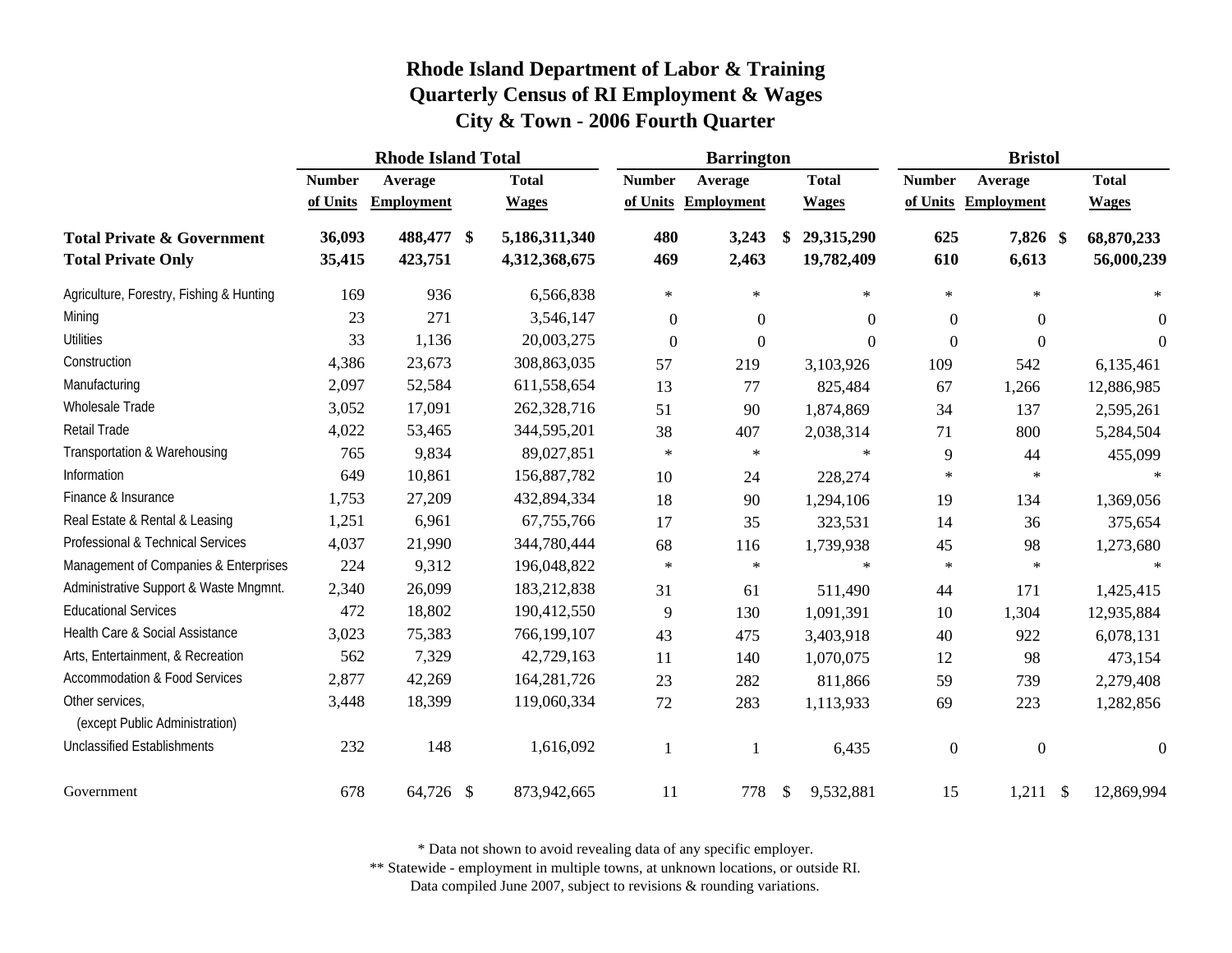|                                                                    | <b>Burrillville</b> |                     |               |                          | <b>Central Falls</b> |                     |                           |                            | <b>Charlestown</b> |                     |  |                          |
|--------------------------------------------------------------------|---------------------|---------------------|---------------|--------------------------|----------------------|---------------------|---------------------------|----------------------------|--------------------|---------------------|--|--------------------------|
|                                                                    | <b>Number</b>       | Average             |               | <b>Total</b>             | <b>Number</b>        | Average             |                           | <b>Total</b>               | <b>Number</b>      | Average             |  | <b>Total</b>             |
|                                                                    |                     | of Units Employment |               | <b>Wages</b>             |                      | of Units Employment |                           | <b>Wages</b>               | of Units           | <b>Employment</b>   |  | <b>Wages</b>             |
| <b>Total Private &amp; Government</b><br><b>Total Private Only</b> | 300<br>286          | 2,873 \$<br>2,234   |               | 23,830,981<br>17,451,706 | 252<br>241           | $3,119$ \$<br>2,266 |                           | 28, 293, 173<br>17,629,813 | 252<br>240         | $1,688$ \$<br>1,519 |  | 14,076,355<br>12,340,745 |
| Agriculture, Forestry, Fishing & Hunting                           | $\ast$              | $\ast$              |               | $\ast$                   | $\boldsymbol{0}$     | $\boldsymbol{0}$    |                           | $\Omega$                   | $\ast$             | $\ast$              |  |                          |
| Mining                                                             | $\boldsymbol{0}$    | $\mathbf{0}$        |               | $\theta$                 | $\Omega$             | $\theta$            |                           | 0                          | $\ast$             | $\star$             |  |                          |
| <b>Utilities</b>                                                   | 3                   | 46                  |               | 749,694                  | $\theta$             | $\boldsymbol{0}$    |                           | $\Omega$                   | $\overline{0}$     | $\overline{0}$      |  | $\theta$                 |
| Construction                                                       | 72                  | 225                 |               | 2,596,302                | 30                   | 159                 |                           | 1,554,976                  | 58                 | 194                 |  | 2,100,745                |
| Manufacturing                                                      | 10                  | 375                 |               | 4,142,154                | 33                   | 717                 |                           | 6,896,347                  | 6                  | 322                 |  | 3,014,078                |
| Wholesale Trade                                                    | 21                  | 45                  |               | 581,214                  | 9                    | 98                  |                           | 970,494                    | 12                 | 36                  |  | 590,851                  |
| Retail Trade                                                       | 15                  | 161                 |               | 744,126                  | 37                   | 159                 |                           | 962,371                    | 26                 | 169                 |  | 1,358,369                |
| Transportation & Warehousing                                       | $\ast$              | $\star$             |               | $\ast$                   | $\mathfrak{S}$       | 83                  |                           | 455,505                    | $\ast$             | $\star$             |  |                          |
| Information                                                        |                     | 23                  |               | 154,022                  | $\boldsymbol{0}$     | $\boldsymbol{0}$    |                           | $\theta$                   | $\ast$             | $\ast$              |  |                          |
| Finance & Insurance                                                |                     | 17                  |               | 242,414                  | 14                   | 82                  |                           | 729,230                    | 4                  | 28                  |  | 343,448                  |
| Real Estate & Rental & Leasing                                     | 8                   | 13                  |               | 81,052                   | 6                    | 49                  |                           | 319,167                    | 11                 | 22                  |  | 219,627                  |
| Professional & Technical Services                                  | 18                  | 52                  |               | 840,920                  | 10                   | 18                  |                           | 150,460                    | 23                 | 67                  |  | 705,096                  |
| Management of Companies & Enterprises                              | $\ast$              | $\ast$              |               | $\ast$                   | $\boldsymbol{0}$     | $\boldsymbol{0}$    |                           | $\mathbf{0}$               | $\overline{0}$     | $\boldsymbol{0}$    |  | $\theta$                 |
| Administrative Support & Waste Mngmnt.                             | 16                  | 81                  |               | 648,794                  | 13                   | 324                 |                           | 2,252,633                  | 24                 | 76                  |  | 494,457                  |
| <b>Educational Services</b>                                        | 4                   | 33                  |               | 129,201                  | $\ast$               | $\ast$              |                           | $\ast$                     | $\boldsymbol{0}$   | $\boldsymbol{0}$    |  | $\Omega$                 |
| Health Care & Social Assistance                                    | 19                  | 490                 |               | 3,421,080                | 22                   | 255                 |                           | 1,634,406                  | 17                 | 193                 |  | 1,678,820                |
| Arts, Entertainment, & Recreation                                  | 6                   | 46                  |               | 164,093                  | $\ast$               | $\ast$              |                           | $\ast$                     | $\ast$             | $\ast$              |  |                          |
| <b>Accommodation &amp; Food Services</b>                           | 29                  | 423                 |               | 1,294,134                | 30                   | 154                 |                           | 608,250                    | 20                 | 219                 |  | 772,382                  |
| Other services,<br>(except Public Administration)                  | 41                  | 176                 |               | 1,421,493                | 30                   | 130                 |                           | 780,636                    | 19                 | 34                  |  | 179,479                  |
| <b>Unclassified Establishments</b>                                 |                     |                     |               |                          |                      |                     |                           |                            |                    | $\boldsymbol{0}$    |  |                          |
| Government                                                         | 14                  | 639                 | <sup>\$</sup> | 6,379,275                | 11                   | 853                 | $\boldsymbol{\mathsf{S}}$ | 10,663,360                 | 12                 | 170 \$              |  | 1,735,610                |

\* Data not shown to avoid revealing data of any specific employer.

\*\* Statewide - employment in multiple towns, at unknown locations, or outside RI.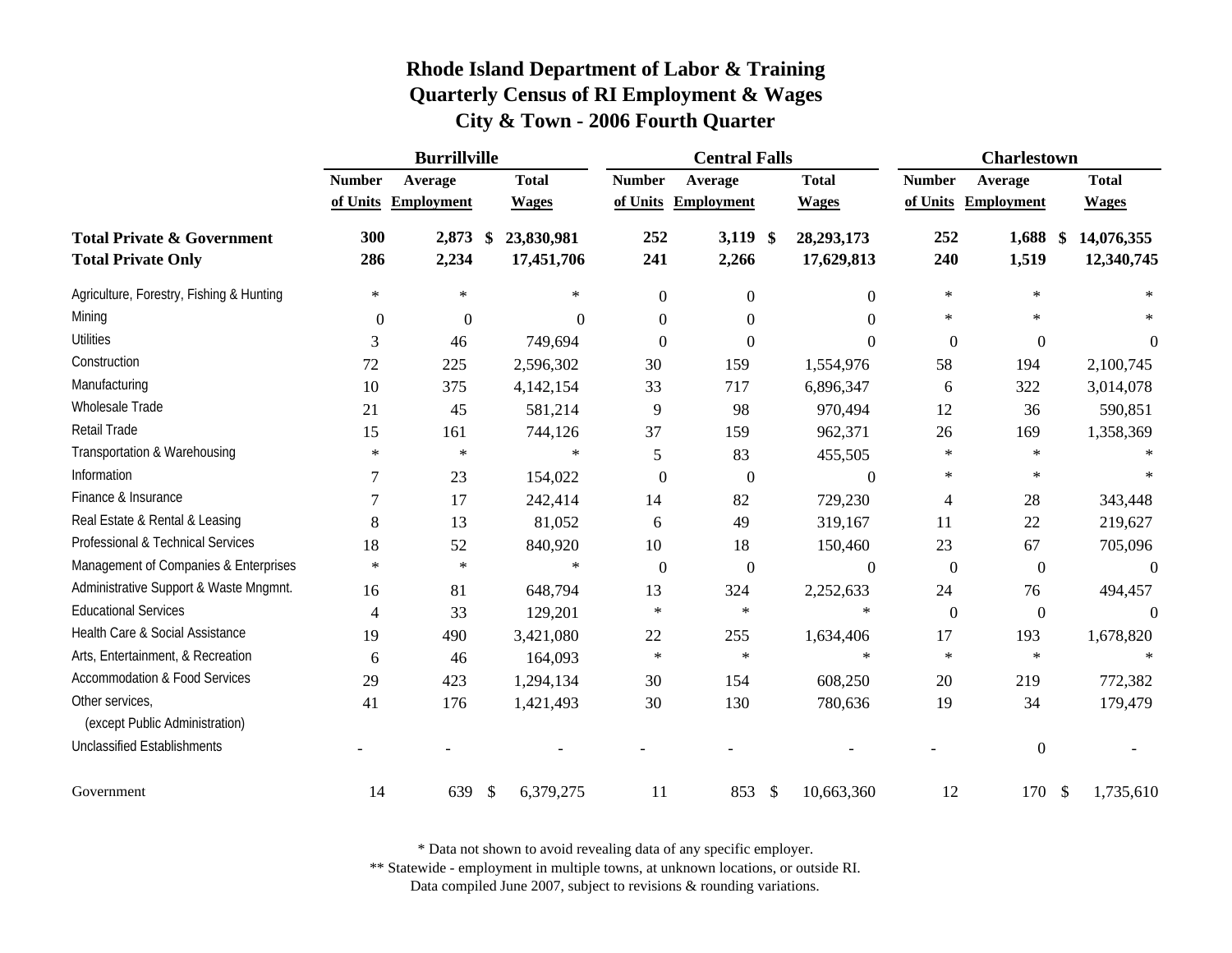|                                                                    |                  | Coventry          | <b>Cranston</b>             |                |                     |               | <b>Cumberland</b>          |                |                      |                          |
|--------------------------------------------------------------------|------------------|-------------------|-----------------------------|----------------|---------------------|---------------|----------------------------|----------------|----------------------|--------------------------|
|                                                                    | <b>Number</b>    | Average           | <b>Total</b>                | <b>Number</b>  | Average             |               | <b>Total</b>               | <b>Number</b>  | Average              | <b>Total</b>             |
|                                                                    | of Units         | <b>Employment</b> | <b>Wages</b>                | of Units       | <b>Employment</b>   |               | <b>Wages</b>               |                | of Units Employment  | <b>Wages</b>             |
| <b>Total Private &amp; Government</b><br><b>Total Private Only</b> | 779<br>761       | 8,373 \$<br>6,922 | 68,878,824<br>52,794,280    | 2,634<br>2,614 | 37,678 \$<br>30,537 |               | 388,498,663<br>285,670,011 | 892<br>875     | $10,281$ \$<br>8,814 | 99,872,547<br>88,084,223 |
| Agriculture, Forestry, Fishing & Hunting                           | $\ast$           | $\ast$            | $\ast$                      | $\ast$         | $\ast$              |               | $\ast$                     | $\ast$         | $\ast$               | $\ast$                   |
| Mining                                                             | $\overline{0}$   | $\mathbf{0}$      | $\Omega$                    | $\ast$         | $\ast$              |               | $\ast$                     | $\ast$         | $\ast$               | $\star$                  |
| <b>Utilities</b>                                                   | $\boldsymbol{0}$ | $\boldsymbol{0}$  | $\Omega$                    | $\ast$         | $\ast$              |               | $\star$                    | $\ast$         | $\ast$               | $\ast$                   |
| Construction                                                       | 175              | 729               | 7,119,300                   | 328            | 1,692               |               | 21,332,950                 | 145            | 1,149                | 14,494,383               |
| Manufacturing                                                      | 48               | 810               | 11,476,259                  | 198            | 4,686               |               | 55,462,490                 | 44             | 1,688                | 17,140,709               |
| Wholesale Trade                                                    | 52               | 233               | 2,751,086                   | 200            | 1,734               |               | 22,955,745                 | 92             | 854                  | 15,751,104               |
| Retail Trade                                                       | 92               | 1,609             | 10,131,710                  | 310            | 4,671               |               | 32,192,452                 | 78             | 983                  | 5,484,069                |
| Transportation & Warehousing                                       | 18               | 359               | 2,716,890                   | 62             | 689                 |               | 7,111,473                  | $22\,$         | 472                  | 4,597,280                |
| Information                                                        | 7                | 25                | 249,878                     | 29             | 1,590               |               | 23,752,098                 | 21             | 65                   | 464,243                  |
| Finance & Insurance                                                | 23               | 129               | 1,199,157                   | 156            | 1,335               |               | 17,665,389                 | 41             | 258                  | 3,928,769                |
| Real Estate & Rental & Leasing                                     | 27               | 96                | 743,421                     | 104            | 615                 |               | 6,755,126                  | 35             | 106                  | 966,281                  |
| Professional & Technical Services                                  | 58               | 177               | 1,855,963                   | 269            | 1,517               |               | 21,598,314                 | 84             | 392                  | 5,037,648                |
| Management of Companies & Enterprises                              | $\mathfrak{Z}$   | 55                | 561,599                     | 15             | 310                 |               | 4,068,075                  | $\mathfrak{Z}$ | 5                    | 179,045                  |
| Administrative Support & Waste Mngmnt.                             | 59               | 222               | 1,606,224                   | 175            | 2,870               |               | 16,552,083                 | 51             | 185                  | 1,702,698                |
| <b>Educational Services</b>                                        | $\overline{7}$   | 106               | 527,414                     | 35             | 420                 |               | 2,697,095                  | 9              | 109                  | 411,899                  |
| Health Care & Social Assistance                                    | 39               | 951               | 6,653,746                   | 258            | 3,703               |               | 31,218,493                 | 76             | 1,148                | 9,451,075                |
| Arts, Entertainment, & Recreation                                  | $\,8\,$          | 62                | 107,383                     | 29             | 272                 |               | 1,238,601                  | 13             | 74                   | 312,260                  |
| <b>Accommodation &amp; Food Services</b>                           | 68               | 1,048             | 3,212,098                   | 179            | 2,748               |               | 9,708,228                  | 57             | 613                  | 1,930,266                |
| Other services,<br>(except Public Administration)                  | 74               | 294               | 1,832,311                   | 257            | 1,600               |               | 10,446,410                 | 100            | 532                  | 3,376,590                |
| <b>Unclassified Establishments</b>                                 | $\ast$           | $\ast$            | $\ast$                      | 1              | 1                   |               | 8,460                      |                |                      |                          |
| Government                                                         | 18               | 1,452             | $\mathcal{S}$<br>16,084,544 | 20             | 7,141               | $\mathcal{S}$ | 102,828,652                | 17             | $1,468$ \$           | 11,788,324               |

\* Data not shown to avoid revealing data of any specific employer.

\*\* Statewide - employment in multiple towns, at unknown locations, or outside RI.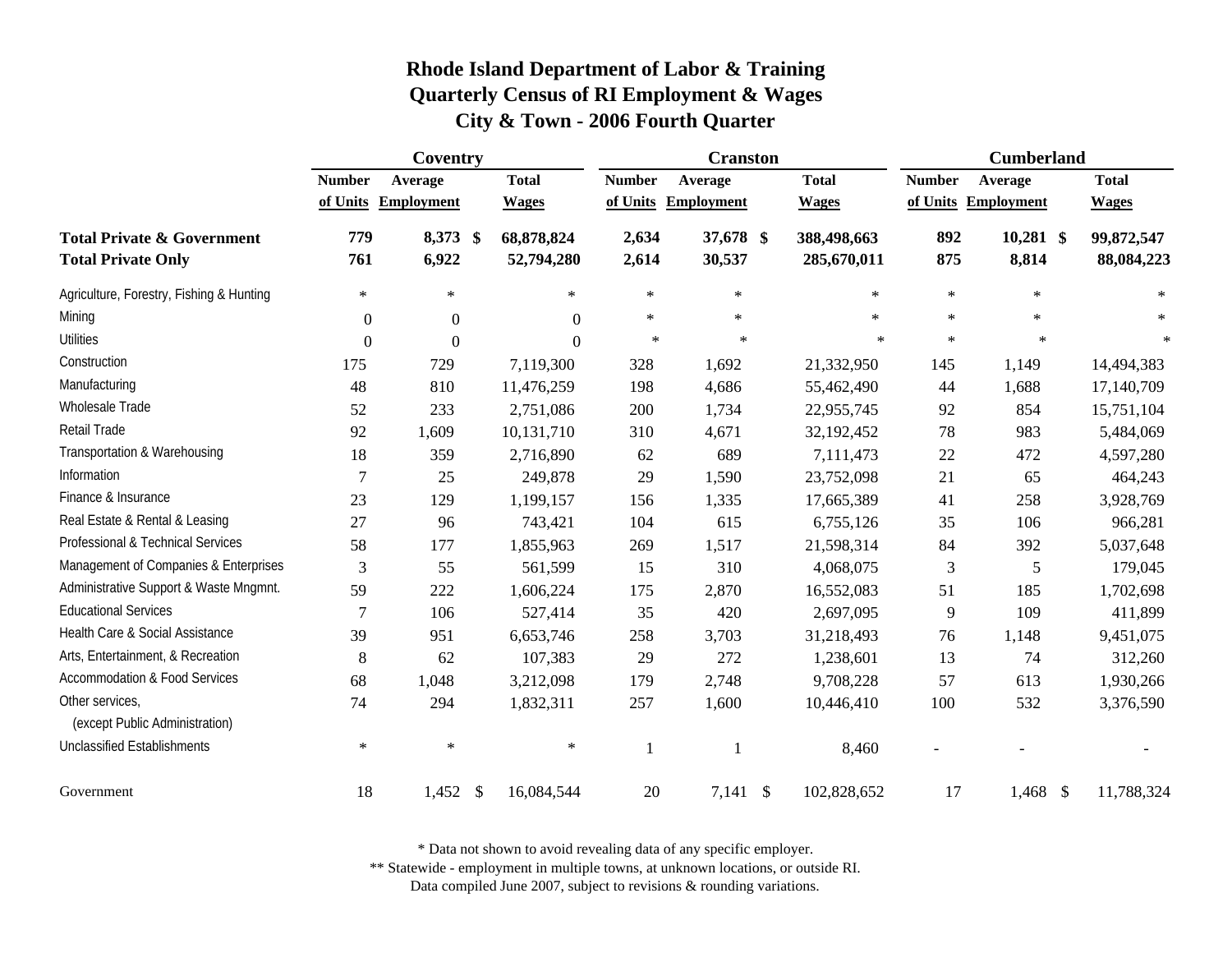|                                                                    | <b>East Greenwich</b> |                   |                            |                | <b>East Providence</b> |                                    | <b>Exeter</b>    |                     |                                      |  |
|--------------------------------------------------------------------|-----------------------|-------------------|----------------------------|----------------|------------------------|------------------------------------|------------------|---------------------|--------------------------------------|--|
|                                                                    | <b>Number</b>         | Average           | <b>Total</b>               | <b>Number</b>  | Average                | <b>Total</b>                       | <b>Number</b>    | Average             | <b>Total</b>                         |  |
|                                                                    | of Units              | <b>Employment</b> | <b>Wages</b>               | of Units       | <b>Employment</b>      | <b>Wages</b>                       | of Units         | <b>Employment</b>   | <b>Wages</b>                         |  |
| <b>Total Private &amp; Government</b><br><b>Total Private Only</b> | 771<br>757            | 7,365 \$<br>6,603 | 77,533,537<br>69,639,979   | 1,557<br>1,538 | 23,280<br>21,335       | 247,944,122<br>- \$<br>219,792,523 | 187<br>181       | $1,169$ \$<br>1,081 | 8,930,433<br>8,236,135               |  |
| Agriculture, Forestry, Fishing & Hunting                           | $\ast$                | $\ast$            | $\ast$                     | $\overline{0}$ | $\overline{0}$         | $\overline{0}$                     | 8                | 151                 | 787,932                              |  |
| Mining                                                             | $\mathbf{0}$          | $\boldsymbol{0}$  | $\overline{0}$             |                |                        |                                    | $\mathbf{0}$     | $\boldsymbol{0}$    | 0                                    |  |
| <b>Utilities</b>                                                   | $\theta$              | $\theta$          | $\Omega$                   | $\overline{0}$ | $\theta$               | $\theta$                           | $\boldsymbol{0}$ | $\overline{0}$      | $\Omega$                             |  |
| Construction                                                       | 55                    | 301               | 4,267,142                  | 232            | 1,283                  | 18,654,693                         | 32               | 95                  | 896,982                              |  |
| Manufacturing                                                      | 29                    | 989               | 12,349,864                 | 117            | 2,990                  | 37,815,823                         | 10               | 44                  | 614,276                              |  |
| Wholesale Trade                                                    | 82                    | 397               | 8,745,479                  | 121            | 1,404                  | 18,480,789                         | 11               | 64                  | 709,938                              |  |
| <b>Retail Trade</b>                                                | 78                    | 797               | 6,106,367                  | 139            | 1,850                  | 14,106,734                         | 17               | 76                  | 504,656                              |  |
| Transportation & Warehousing                                       | 8                     | 105               | 2,304,308                  | 30             | 122                    | 1,112,369                          | 8                | 77                  | 469,083                              |  |
| Information                                                        | 17                    | 32                | 383,723                    | 26             | 419                    | 5,787,155                          | $\ast$           | $\ast$              | $\ast$                               |  |
| Finance & Insurance                                                | 61                    | 505               | 7,507,597                  | 122            | 3,887                  | 45,353,581                         |                  |                     |                                      |  |
| Real Estate & Rental & Leasing                                     | 37                    | 156               | 1,679,625                  | 56             | 257                    | 2,424,910                          | $\tau$           | 11                  | 339,500                              |  |
| Professional & Technical Services                                  | 111                   | 393               | 5,924,151                  | 168            | 1,291                  | 16,874,987                         | 18               | 56                  | 640,426                              |  |
| Management of Companies & Enterprises                              | 5                     | 40                | 758,049                    | 6              | 74                     | 547,055                            | $\boldsymbol{0}$ | $\boldsymbol{0}$    | $\overline{0}$                       |  |
| Administrative Support & Waste Mngmnt.                             | 37                    | 167               | 1,418,059                  | 100            | 1,078                  | 6,930,663                          | 19               | 60                  | 488,567                              |  |
| <b>Educational Services</b>                                        | 13                    | 216               | 1,502,521                  | 19             | 663                    | 5,679,111                          | $\overline{4}$   | 18                  | 206,620                              |  |
| Health Care & Social Assistance                                    | 85                    | 1,030             | 10,763,763                 | 138            | 3,446                  | 33,721,982                         | 12               | 198                 | 1,265,543                            |  |
| Arts, Entertainment, & Recreation                                  | 15                    | 110               | 706,611                    | 21             | 458                    | 1,952,013                          | $\overline{4}$   | 43                  | 318,619                              |  |
| <b>Accommodation &amp; Food Services</b>                           | 55                    | 1,063             | 3,715,022                  | 105            | 1,408                  | 4,730,781                          | 11               | 145                 | 741,372                              |  |
| Other services,<br>(except Public Administration)                  | 66                    | 292               | 1,437,321                  | 138            | 705                    | 5,619,877                          | 18               | 39                  | 221,984                              |  |
| <b>Unclassified Establishments</b>                                 | $\ast$                | $\ast$            | $\ast$                     |                |                        |                                    | $\ast$           | $\ast$              |                                      |  |
| Government                                                         | 14                    | 760               | $\mathcal{S}$<br>7,893,558 | 19             | 1,949                  | $\mathcal{S}$<br>28,151,599        | 6                | 89                  | $\boldsymbol{\mathsf{S}}$<br>694,298 |  |

\* Data not shown to avoid revealing data of any specific employer.

\*\* Statewide - employment in multiple towns, at unknown locations, or outside RI.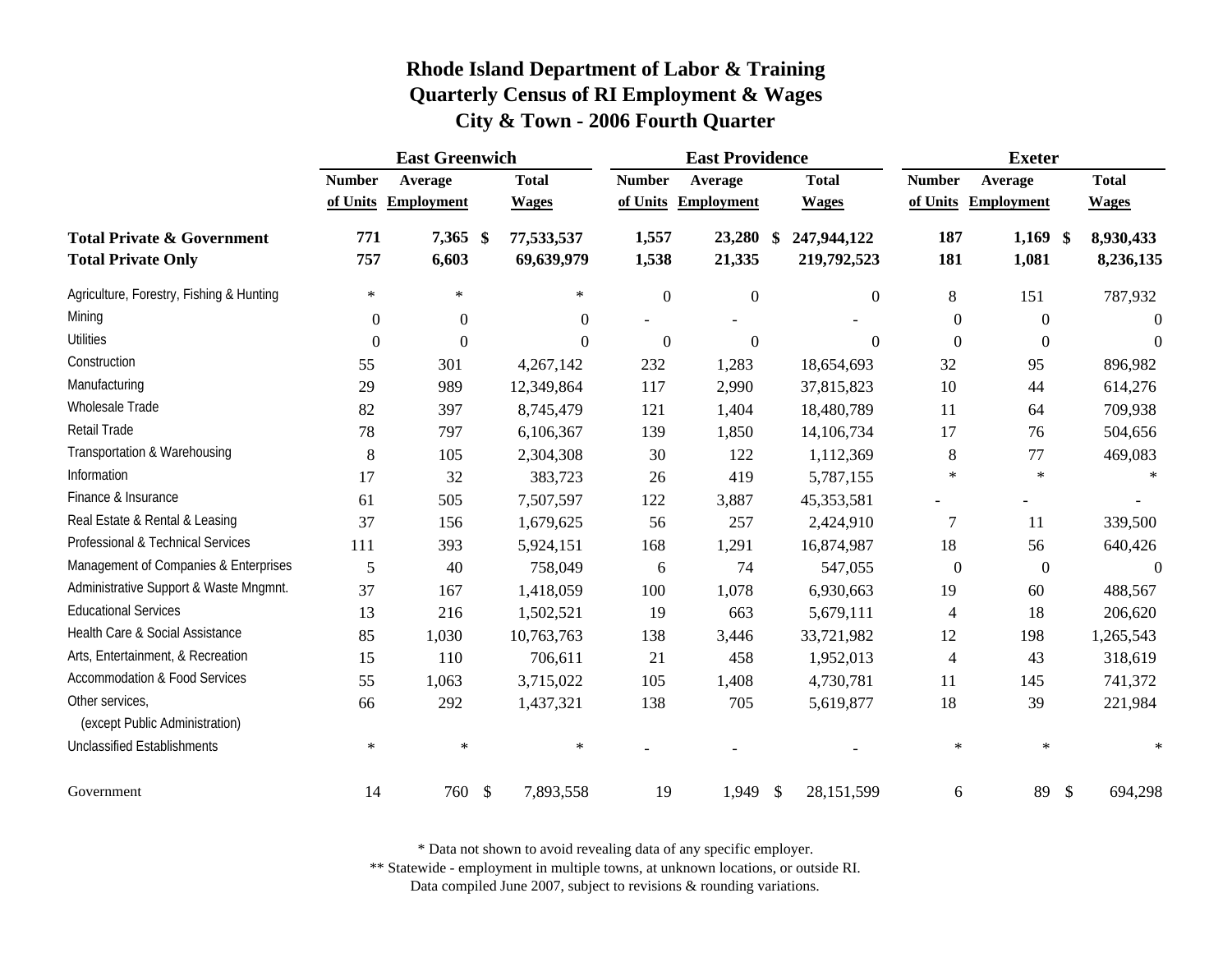|                                                                    | Foster           |                     |               |                        |               | Glocester                        |                         | Hopkinton        |                     |                                              |  |
|--------------------------------------------------------------------|------------------|---------------------|---------------|------------------------|---------------|----------------------------------|-------------------------|------------------|---------------------|----------------------------------------------|--|
|                                                                    | <b>Number</b>    | Average             |               | <b>Total</b>           | <b>Number</b> | Average                          | <b>Total</b>            | <b>Number</b>    | Average             | <b>Total</b>                                 |  |
|                                                                    |                  | of Units Employment |               | <b>Wages</b>           |               | of Units Employment              | <b>Wages</b>            |                  | of Units Employment | <b>Wages</b>                                 |  |
| <b>Total Private &amp; Government</b><br><b>Total Private Only</b> | 104<br>98        | 462<br>361          | \$            | 3,205,107<br>2,422,173 | 215<br>200    | $1,691$ \$<br>1,182              | 14,221,653<br>9,061,757 | 198<br>188       | 1,245<br>1,146      | 10,198,724<br>$\boldsymbol{\$}$<br>9,106,174 |  |
| Agriculture, Forestry, Fishing & Hunting                           | 5                | 20                  |               | 102,019                | $\ast$        | $\ast$                           | $\ast$                  | $\ast$           | $\ast$              |                                              |  |
| Mining                                                             | $\Omega$         | $\overline{0}$      |               | $\overline{0}$         | $\ast$        | $\ast$                           | $\ast$                  | $\ast$           | $\ast$              | $\ast$                                       |  |
| <b>Utilities</b>                                                   | $\boldsymbol{0}$ | $\boldsymbol{0}$    |               | $\boldsymbol{0}$       |               |                                  |                         | $\boldsymbol{0}$ | $\boldsymbol{0}$    | $\overline{0}$                               |  |
| Construction                                                       | 27               | 80                  |               | 799,237                | 61            | 158                              | 1,450,656               | 60               | 183                 | 1,983,762                                    |  |
| Manufacturing                                                      | 6                | 15                  |               | 75,264                 | ∗             | $\ast$                           | $\ast$                  | 15               | 357                 | 3,306,054                                    |  |
| Wholesale Trade                                                    | $\ast$           | $\ast$              |               | $\ast$                 | 8             | 11                               | 125,244                 | $\,8\,$          | 17                  | 266,939                                      |  |
| Retail Trade                                                       | 3                | 7                   |               | 29,003                 | 20            | 197                              | 946,807                 | 16               | 109                 | 534,321                                      |  |
| Transportation & Warehousing                                       | 5                | 33                  |               | 101,376                | 9             | 75                               | 648,899                 | 4                | 24                  | 233,710                                      |  |
| Information                                                        | 3                | 16                  |               | 60,548                 | ∗             | $\ast$                           | $\ast$                  | 4                | 16                  | 49,341                                       |  |
| Finance & Insurance                                                | $\ast$           | $\ast$              |               | $\ast$                 | 7             | 28                               | 372,392                 | $\ast$           | $\ast$              | $\ast$                                       |  |
| Real Estate & Rental & Leasing                                     | $\ast$           | $\star$             |               | $\star$                | $\ast$        | $\ast$                           | $\ast$                  | 6                | 9                   | 40,610                                       |  |
| Professional & Technical Services                                  | 10               | 16                  |               | 202,729                | 11            | 70                               | 1,146,587               | 9                | 25                  | 433,507                                      |  |
| Management of Companies & Enterprises                              | $\boldsymbol{0}$ | $\boldsymbol{0}$    |               | $\overline{0}$         | $\ast$        | $\ast$                           | $\ast$                  | $\boldsymbol{0}$ | $\boldsymbol{0}$    | $\overline{0}$                               |  |
| Administrative Support & Waste Mngmnt.                             | 10               | 21                  |               | 131,208                | 14            | 91                               | 1,029,544               | 16               | 34                  | 205,723                                      |  |
| <b>Educational Services</b>                                        | $\ast$           | $\ast$              |               | $\ast$                 | $\ast$        | $\ast$                           | $\ast$                  | $\ast$           | $\ast$              | $\ast$                                       |  |
| Health Care & Social Assistance                                    | 6                | 52                  |               | 408,125                | 12            | 304                              | 2,175,966               | 15               | 174                 | 1,156,458                                    |  |
| Arts, Entertainment, & Recreation                                  | $\ast$           | $\star$             |               | $\star$                | 3             | 16                               | 155,513                 | 5                | 92                  | 316,328                                      |  |
| <b>Accommodation &amp; Food Services</b>                           | 8                | 38                  |               | 94,774                 | 17            | 128                              | 328,013                 | 7                | 47                  | 168,117                                      |  |
| Other services,<br>(except Public Administration)                  | $\ast$           | $\star$             |               | $\ast$                 | 24            | 54                               | 311,487                 | 11               | 32                  | 116,336                                      |  |
| <b>Unclassified Establishments</b>                                 |                  |                     |               |                        |               |                                  |                         |                  |                     |                                              |  |
| Government                                                         | 6                | 100                 | $\mathcal{S}$ | 782,934                | 15            | 508<br>$\boldsymbol{\mathsf{S}}$ | 5,159,896               | 10               | 100S                | 1,092,550                                    |  |

\* Data not shown to avoid revealing data of any specific employer.

\*\* Statewide - employment in multiple towns, at unknown locations, or outside RI.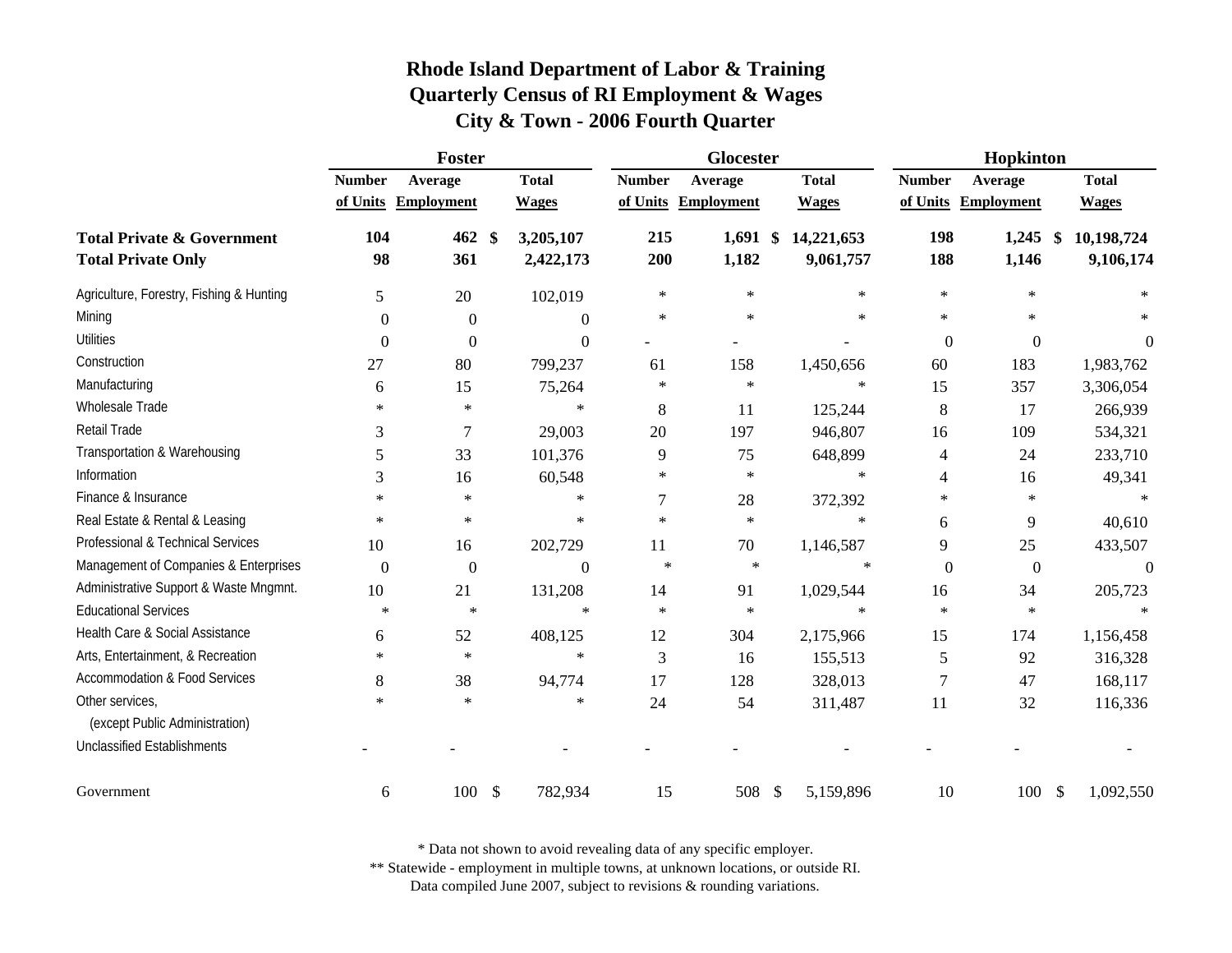|                                                                    | <b>Jamestown</b> |                   |                                          |                | <b>Johnston</b>       |                            | Lincoln          |                       |                            |  |
|--------------------------------------------------------------------|------------------|-------------------|------------------------------------------|----------------|-----------------------|----------------------------|------------------|-----------------------|----------------------------|--|
|                                                                    | <b>Number</b>    | Average           | <b>Total</b>                             | <b>Number</b>  | Average               | <b>Total</b>               | <b>Number</b>    | Average               | <b>Total</b>               |  |
|                                                                    | of Units         | <b>Employment</b> | <b>Wages</b>                             |                | of Units Employment   | <b>Wages</b>               |                  | of Units Employment   | <b>Wages</b>               |  |
| <b>Total Private &amp; Government</b><br><b>Total Private Only</b> | 219<br>206       | 1,259<br>985      | 11,137,385<br>$\mathbf{\$}$<br>8,977,669 | 1,148<br>1,135 | $12,500$ \$<br>11,321 | 128,372,028<br>117,693,689 | 804<br>782       | $15,053$ \$<br>13,718 | 159,903,041<br>145,170,545 |  |
| Agriculture, Forestry, Fishing & Hunting                           | 3                | 7                 | 50,157                                   | 8              | 25                    | 128,716                    | $\ast$           | $\ast$                | $\ast$                     |  |
| Mining                                                             | $\boldsymbol{0}$ | $\Omega$          | $\Omega$                                 | $\ast$         | $\ast$                | ∗                          | $\overline{0}$   | $\overline{0}$        | $\theta$                   |  |
| <b>Utilities</b>                                                   | $\overline{0}$   | $\theta$          | $\Omega$                                 | $\ast$         | $\ast$                | $\ast$                     | $\ast$           | $\ast$                |                            |  |
| Construction                                                       | 39               | 118               | 1,388,618                                | 202            | 1,096                 | 14,402,698                 | 105              | 875                   | 13,505,629                 |  |
| Manufacturing                                                      | $\overline{4}$   | 8                 | 71,794                                   | 96             | 1,378                 | 16,133,353                 | 59               | 2,801                 | 30,891,648                 |  |
| Wholesale Trade                                                    | 18               | 38                | 595,369                                  | 60             | 331                   | 4,702,952                  | 81               | 724                   | 9,957,802                  |  |
| Retail Trade                                                       | 13               | 89                | 476,050                                  | 139            | 1,723                 | 12,937,352                 | 65               | 1,048                 | 7,733,040                  |  |
| Transportation & Warehousing                                       | $\ast$           | $\ast$            | $\ast$                                   | 43             | 210                   | 1,912,281                  | 19               | 406                   | 3,795,483                  |  |
| Information                                                        | $\ast$           | $\ast$            | $\ast$                                   | $\ast$         | $\ast$                | ∗                          | 13               | 287                   | 2,896,942                  |  |
| Finance & Insurance                                                | 6                | 18                | 423,751                                  | 45             | 1,193                 | 21,059,231                 | 51               | 2,849                 | 33,552,583                 |  |
| Real Estate & Rental & Leasing                                     | 11               | 55                | 319,270                                  | 38             | 314                   | 2,751,603                  | 22               | 65                    | 504,577                    |  |
| Professional & Technical Services                                  | 38               | 102               | 1,819,821                                | 67             | 238                   | 2,382,545                  | 106              | 762                   | 13,886,245                 |  |
| Management of Companies & Enterprises                              | $\ast$           | $\star$           | $\ast$                                   | $\ast$         | $\ast$                | $\ast$                     | 10               | 52                    | 1,793,415                  |  |
| Administrative Support & Waste Mngmnt.                             | 16               | 66                | 618,626                                  | 126            | 1,593                 | 13,456,838                 | 44               | 555                   | 3,870,186                  |  |
| <b>Educational Services</b>                                        | 3                | $\overline{2}$    | 235,639                                  | 10             | 21                    | 151,925                    | $\ast$           | $\ast$                | $\ast$                     |  |
| Health Care & Social Assistance                                    | 10               | 127               | 878,224                                  | 95             | 1,475                 | 15,116,475                 | 66               | 1,107                 | 8,987,029                  |  |
| Arts, Entertainment, & Recreation                                  | 10               | 119               | 835,961                                  | $\overline{4}$ | 44                    | 197,197                    | 23               | 1,124                 | 7,743,933                  |  |
| <b>Accommodation &amp; Food Services</b>                           | 12               | 143               | 508,805                                  | 83             | 952                   | 3,374,768                  | 48               | 615                   | 2,090,616                  |  |
| Other services,<br>(except Public Administration)                  | 17               | 72                | 543,948                                  | 102            | 489                   | 2,976,420                  | 57               | 234                   | 1,170,615                  |  |
| <b>Unclassified Establishments</b>                                 | $\boldsymbol{0}$ | $\boldsymbol{0}$  | $\boldsymbol{0}$                         |                |                       | 8,319                      | $\boldsymbol{0}$ | $\boldsymbol{0}$      | $\boldsymbol{0}$           |  |
| Government                                                         | 13               | 274               | \$<br>2,159,716                          | 13             | 1,177                 | 10,678,339<br>-\$          | 22               | $1,335$ \$            | 14,732,496                 |  |

\* Data not shown to avoid revealing data of any specific employer.

\*\* Statewide - employment in multiple towns, at unknown locations, or outside RI.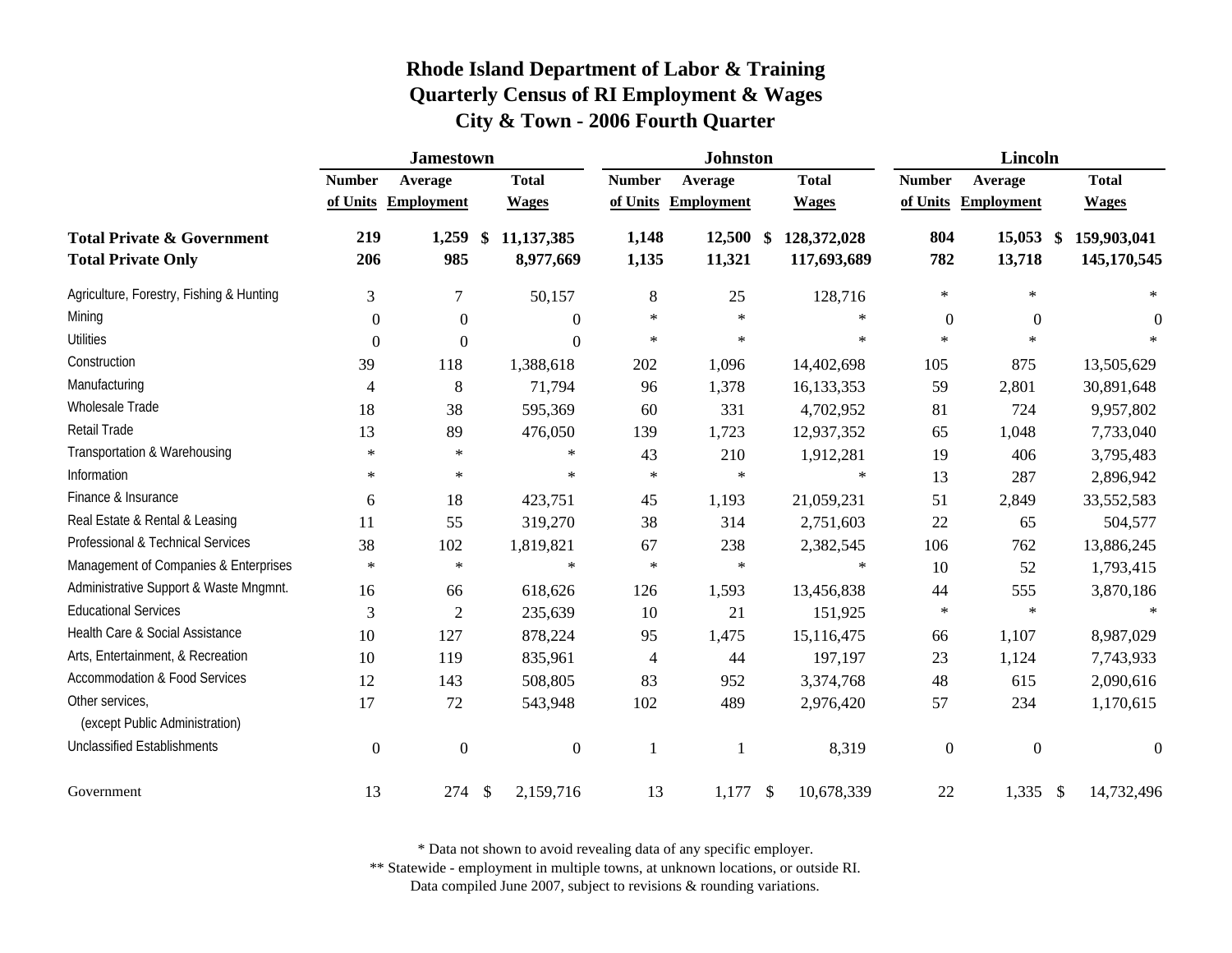|                                                                    | <b>Little Compton</b> |                     |                        |                | <b>Middletown</b>     |                            | <b>Narragansett</b> |                       |                          |  |
|--------------------------------------------------------------------|-----------------------|---------------------|------------------------|----------------|-----------------------|----------------------------|---------------------|-----------------------|--------------------------|--|
|                                                                    | <b>Number</b>         | Average             | <b>Total</b>           | <b>Number</b>  | Average               | <b>Total</b>               | <b>Number</b>       | Average               | <b>Total</b>             |  |
|                                                                    |                       | of Units Employment | <b>Wages</b>           | of Units       | <b>Employment</b>     | <b>Wages</b>               | of Units            | <b>Employment</b>     | <b>Wages</b>             |  |
| <b>Total Private &amp; Government</b><br><b>Total Private Only</b> | 144<br>138            | 688 \$<br>553       | 5,879,158<br>4,928,158 | 781<br>767     | $11,129$ \$<br>10,351 | 112,526,489<br>102,108,805 | 484<br>465          | $3,905$ \$<br>2,857   | 34,935,500<br>21,550,589 |  |
| Agriculture, Forestry, Fishing & Hunting                           | 8                     | 23                  | 82,863                 | 6              | 102                   | 766,543                    | 6                   | 28                    | 293,275                  |  |
| Mining                                                             | $\ast$                | $\ast$              | $\ast$                 | $\ast$         | $\ast$                | $\ast$                     | $\boldsymbol{0}$    | $\Omega$              | $\theta$                 |  |
| <b>Utilities</b>                                                   | $\boldsymbol{0}$      | $\boldsymbol{0}$    | $\boldsymbol{0}$       | $\ast$         | $\ast$                | $\ast$                     | $\theta$            | $\Omega$              | $\Omega$                 |  |
| Construction                                                       | 37                    | 153                 | 2,387,301              | 84             | 438                   | 5,156,546                  | 45                  | 110                   | 931,857                  |  |
| Manufacturing                                                      | $\ast$                | $\ast$              | $\ast$                 | 20             | 427                   | 5,562,889                  | 19                  | 119                   | 1,649,243                |  |
| Wholesale Trade                                                    | $\overline{7}$        | 8                   | 125,323                | 38             | 188                   | 2,929,333                  | 33                  | 77                    | 1,340,329                |  |
| Retail Trade                                                       | 6                     | 30                  | 116,561                | 103            | 1,618                 | 11,477,118                 | 52                  | 630                   | 4,375,160                |  |
| Transportation & Warehousing                                       | $\ast$                | $\ast$              | $\ast$                 | 10             | 82                    | 654,294                    | 9                   | 73                    | 655,959                  |  |
| Information                                                        |                       |                     |                        | 13             | 319                   | 6,781,685                  | $\ast$              | $\ast$                |                          |  |
| Finance & Insurance                                                | $\ast$                | $\ast$              | $\ast$                 | 27             | 473                   | 8,287,042                  | 15                  | 54                    | 704,356                  |  |
| Real Estate & Rental & Leasing                                     | 5                     | 10                  | 133,811                | 38             | 165                   | 1,391,715                  | 32                  | 97                    | 765,394                  |  |
| Professional & Technical Services                                  | 11                    | 17                  | 225,379                | 99             | 1,827                 | 28,292,002                 | 47                  | 109                   | 2,247,387                |  |
| Management of Companies & Enterprises                              | $\ast$                | $\star$             | $\ast$                 | $\overline{7}$ | 252                   | 2,757,388                  | $\star$             | $\ast$                | $\ast$                   |  |
| Administrative Support & Waste Mngmnt.                             | 15                    | 37                  | 300,845                | 45             | 367                   | 3,073,261                  | 33                  | 87                    | 649,680                  |  |
| <b>Educational Services</b>                                        | $\ast$                | $\ast$              | $\ast$                 | 10             | 381                   | 4,604,396                  | 5                   | 5                     | 34,218                   |  |
| Health Care & Social Assistance                                    | $\ast$                | $\ast$              | $\ast$                 | 84             | 1,515                 | 11,155,241                 | 37                  | 362                   | 3,272,985                |  |
| Arts, Entertainment, & Recreation                                  | 8                     | 33                  | 274,065                | 13             | 140                   | 741,596                    | 13                  | 83                    | 743,810                  |  |
| <b>Accommodation &amp; Food Services</b>                           | 9                     | 101                 | 260,597                | 88             | 1,488                 | 5,638,395                  | 64                  | 816                   | 2,512,260                |  |
| Other services,<br>(except Public Administration)                  | 21                    | 53                  | 270,389                | 80             | 530                   | 2,213,786                  | 50                  | 203                   | 1,258,925                |  |
| <b>Unclassified Establishments</b>                                 | $\boldsymbol{0}$      | $\boldsymbol{0}$    | $\boldsymbol{0}$       |                | $\boldsymbol{0}$      |                            |                     |                       |                          |  |
| Government                                                         | 6                     | 135S                | 951,000                | 14             | 780 \$                | 10,417,684                 | 19                  | $\mathbb{S}$<br>1,047 | 13,384,911               |  |

\* Data not shown to avoid revealing data of any specific employer.

\*\* Statewide - employment in multiple towns, at unknown locations, or outside RI.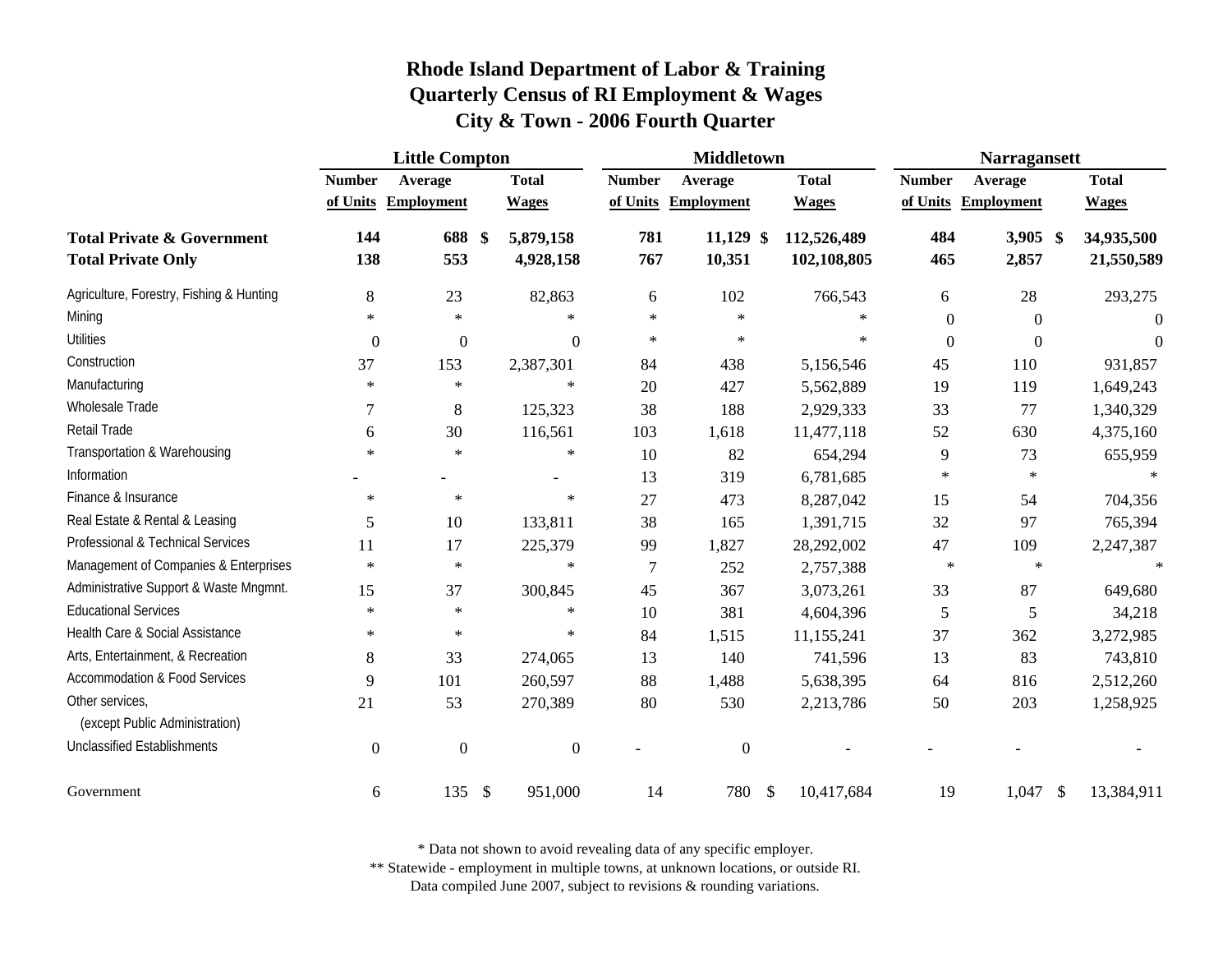|                                                                    |                  | <b>Newport</b>      | <b>New Shoreham</b>        |               |                   |               | <b>North Kingstown</b> |                  |                       |                            |
|--------------------------------------------------------------------|------------------|---------------------|----------------------------|---------------|-------------------|---------------|------------------------|------------------|-----------------------|----------------------------|
|                                                                    | <b>Number</b>    | Average             | <b>Total</b>               | <b>Number</b> | Average           |               | <b>Total</b>           | <b>Number</b>    | Average               | <b>Total</b>               |
|                                                                    | of Units         | <b>Employment</b>   | <b>Wages</b>               | of Units      | <b>Employment</b> |               | <b>Wages</b>           | of Units         | <b>Employment</b>     | <b>Wages</b>               |
| <b>Total Private &amp; Government</b><br><b>Total Private Only</b> | 1,308<br>1,276   | 17,584 \$<br>12,713 | 204,528,552<br>107,463,409 | 215<br>199    | 622<br>496        | <sup>\$</sup> | 5,533,934<br>4,336,068 | 1,053<br>1,035   | $14,633$ \$<br>12,952 | 153,315,837<br>133,587,001 |
| Agriculture, Forestry, Fishing & Hunting                           | 5                | 33                  | 379,152                    | $\ast$        | $\ast$            |               | $\ast$                 | 9                | 58                    | 831,190                    |
| Mining                                                             | $\boldsymbol{0}$ | $\boldsymbol{0}$    | $\overline{0}$             | $\mathbf{0}$  | $\overline{0}$    |               | $\boldsymbol{0}$       | $\boldsymbol{0}$ | $\overline{0}$        | $\Omega$                   |
| <b>Utilities</b>                                                   | $\boldsymbol{0}$ | 0                   | $\overline{0}$             | $\ast$        | $\ast$            |               | $\ast$                 | $\ast$           | $\ast$                | $\ast$                     |
| Construction                                                       | 95               | 576                 | 7,546,737                  | 36            | 95                |               | 1,150,834              | 140              | 516                   | 5,536,030                  |
| Manufacturing                                                      | 31               | 231                 | 2,240,372                  | 5             | 15                |               | 80,587                 | 68               | 4,267                 | 56,792,212                 |
| Wholesale Trade                                                    | 74               | 214                 | 3,318,064                  | $\ast$        | $\ast$            |               | $\ast$                 | 109              | 475                   | 7,851,455                  |
| Retail Trade                                                       | 218              | 1,556               | 9,292,733                  | 41            | 68                |               | 611,941                | 107              | 1,912                 | 13,246,700                 |
| Transportation & Warehousing                                       | 39               | 279                 | 1,464,127                  | 4             | 12                |               | 17,401                 | 39               | 444                   | 4,336,154                  |
| Information                                                        | 22               | 268                 | 2,555,424                  | $\ast$        | $\ast$            |               | $\ast$                 | 24               | 157                   | 2,556,421                  |
| Finance & Insurance                                                | 42               | 204                 | 2,837,332                  | $\ast$        | $\ast$            |               | $\ast$                 | 50               | 330                   | 4,517,698                  |
| Real Estate & Rental & Leasing                                     | 59               | 388                 | 3,868,474                  | 14            | 24                |               | 138,950                | 33               | 128                   | 1,504,829                  |
| Professional & Technical Services                                  | 170              | 888                 | 15,367,032                 | $\ast$        | $\ast$            |               | $\ast$                 | 136              | 404                   | 6,951,727                  |
| Management of Companies & Enterprises                              | 7                | 36                  | 521,911                    | $\ast$        | $\ast$            |               | $\ast$                 | 8                | 563                   | 5,756,249                  |
| Administrative Support & Waste Mngmnt.                             | 66               | 462                 | 4,517,529                  | 12            | 28                |               | 290,867                | 61               | 498                   | 3,546,698                  |
| <b>Educational Services</b>                                        | 19               | 652                 | 6,947,521                  | $\ast$        | $\ast$            |               | $\ast$                 | 18               | 97                    | 831,690                    |
| Health Care & Social Assistance                                    | 88               | 1,941               | 16,907,855                 | ∗             | $\ast$            |               | ∗                      | 72               | 1,347                 | 10,378,236                 |
| Arts, Entertainment, & Recreation                                  | 47               | 995                 | 7,640,010                  | 9             | 19                |               | 218,651                | 22               | 202                   | 1,231,978                  |
| <b>Accommodation &amp; Food Services</b>                           | 175              | 3,366               | 17,564,479                 | 48            | 172               |               | 1,227,415              | 68               | 1,056                 | 3,498,565                  |
| Other services,<br>(except Public Administration)                  | 119              | 624                 | 4,494,657                  | 13            | 18                |               | 110,273                | 69               | 373                   | 1,965,323                  |
| <b>Unclassified Establishments</b>                                 |                  |                     |                            |               |                   |               |                        | $\ast$           | $\star$               |                            |
| Government                                                         | 32               | 4,872               | 97,065,143<br>-S           | 16            | $126 \text{ }$ \$ |               | 1,197,866              | 18               | $1,683$ \$            | 19,728,836                 |

\* Data not shown to avoid revealing data of any specific employer.

\*\* Statewide - employment in multiple towns, at unknown locations, or outside RI.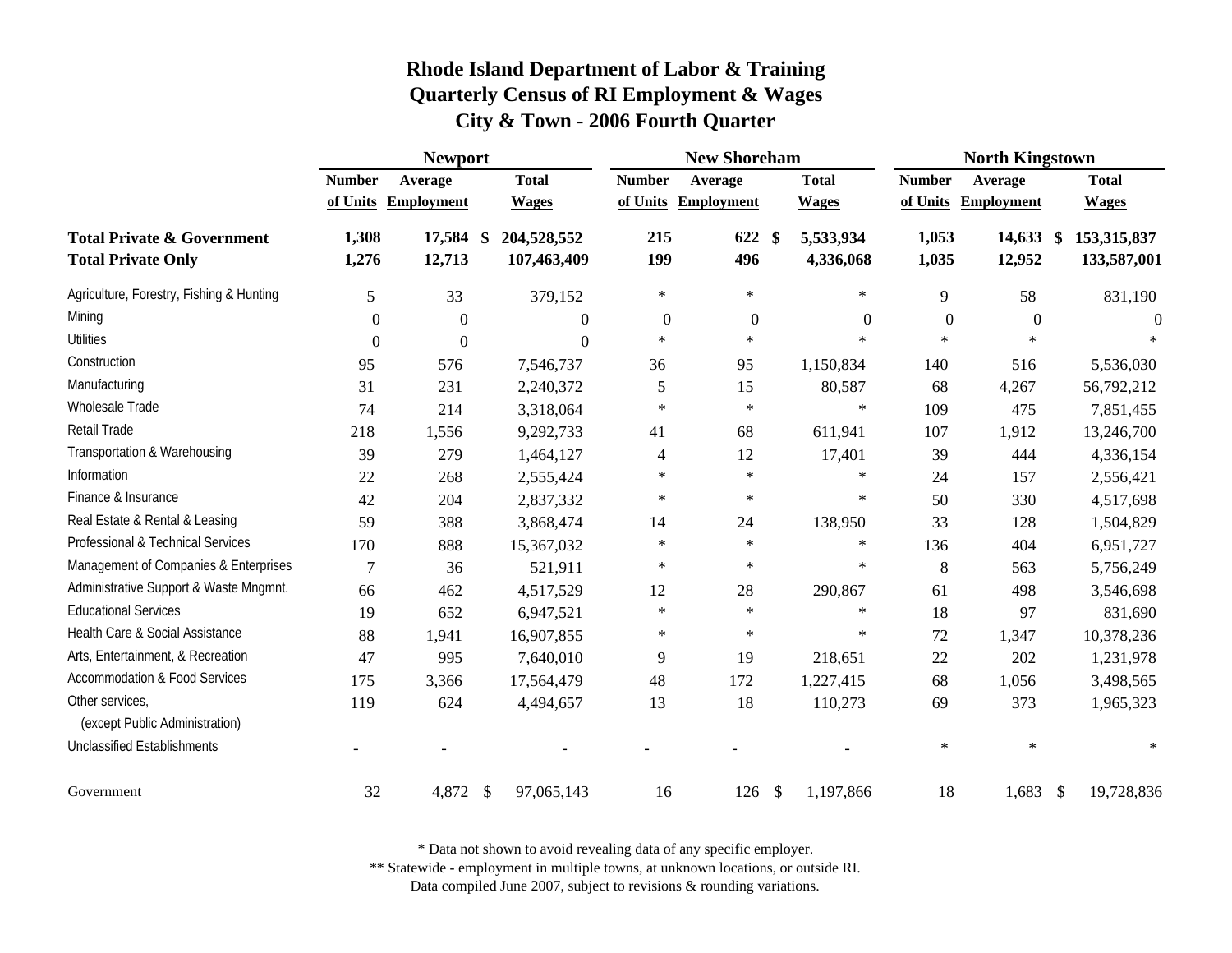|                                                                    | <b>North Providence</b> |                   |                                         | <b>North Smithfield</b> |                     |               |                          | Pawtucket      |                     |  |                            |
|--------------------------------------------------------------------|-------------------------|-------------------|-----------------------------------------|-------------------------|---------------------|---------------|--------------------------|----------------|---------------------|--|----------------------------|
|                                                                    | <b>Number</b>           | Average           | <b>Total</b>                            | <b>Number</b>           | Average             |               | <b>Total</b>             | <b>Number</b>  | Average             |  | <b>Total</b>               |
|                                                                    | of Units                | <b>Employment</b> | <b>Wages</b>                            | of Units                | <b>Employment</b>   |               | <b>Wages</b>             | of Units       | <b>Employment</b>   |  | <b>Wages</b>               |
| <b>Total Private &amp; Government</b><br><b>Total Private Only</b> | 760<br>749              | 8,470 \$<br>7,549 | 74,745,681<br>61,200,541                | 384<br>373              | $4,151$ \$<br>3,721 |               | 36,508,881<br>31,721,891 | 1,585<br>1,561 | 26,823 \$<br>24,330 |  | 267,198,944<br>231,124,167 |
| Agriculture, Forestry, Fishing & Hunting                           | $\mathbf{0}$            | $\overline{0}$    | $\Omega$                                | $\ast$                  | $\ast$              |               | $\ast$                   | $\mathbf{0}$   | $\overline{0}$      |  | $\Omega$                   |
| Mining                                                             | $\theta$                | $\overline{0}$    | $\Omega$                                | $\ast$                  | $\ast$              |               | $\ast$                   | $\Omega$       | $\Omega$            |  | $\theta$                   |
| Utilities                                                          | $\ast$                  | $\ast$            | $\ast$                                  | $\overline{0}$          | $\overline{0}$      |               | $\overline{0}$           | 3              | 12                  |  | 203,318                    |
| Construction                                                       | 82                      | 300               | 3,475,567                               | 75                      | 267                 |               | 3,089,930                | 165            | 1,312               |  | 16,173,671                 |
| Manufacturing                                                      | 49                      | 546               | 5,649,201                               | 25                      | 648                 |               | 5,923,481                | 180            | 5,489               |  | 54,580,771                 |
| Wholesale Trade                                                    | 41                      | 123               | 1,447,657                               | 26                      | 166                 |               | 2,452,745                | 86             | 523                 |  | 6,835,976                  |
| Retail Trade                                                       | 108                     | 1,143             | 6,674,215                               | 40                      | 654                 |               | 4,680,579                | 188            | 1,948               |  | 12,964,952                 |
| Transportation & Warehousing                                       | 15                      | 113               | 790,736                                 | 11                      | 135                 |               | 1,543,952                | 36             | 400                 |  | 4,337,940                  |
| Information                                                        | 11                      | 29                | 262,789                                 | $\ast$                  | $\ast$              |               | $\ast$                   | 24             | 291                 |  | 3,006,390                  |
| Finance & Insurance                                                | 38                      | 386               | 3,795,377                               | 15                      | 67                  |               | 922,878                  | 54             | 832                 |  | 9,496,839                  |
| Real Estate & Rental & Leasing                                     | 32                      | 130               | 1,053,527                               | 15                      | 22                  |               | 197,106                  | 51             | 292                 |  | 2,554,298                  |
| Professional & Technical Services                                  | 61                      | 207               | 2,386,097                               | 40                      | 241                 |               | 2,925,112                | 126            | 601                 |  | 6,996,542                  |
| Management of Companies & Enterprises                              | $\ast$                  | $\ast$            | $\ast$                                  | $\overline{0}$          | $\boldsymbol{0}$    |               | $\mathbf{0}$             | 14             | 1,349               |  | 25,547,377                 |
| Administrative Support & Waste Mngmnt.                             | 60                      | 413               | 2,464,689                               | 19                      | 45                  |               | 320,765                  | 94             | 1,939               |  | 11,343,476                 |
| <b>Educational Services</b>                                        | $\overline{7}$          | 11                | 32,345                                  | 3                       | 5                   |               | 15,180                   | 20             | 368                 |  | 2,851,048                  |
| Health Care & Social Assistance                                    | 80                      | 2,869             | 28,046,024                              | 39                      | 824                 |               | 6,616,866                | 177            | 5,648               |  | 57,789,305                 |
| Arts, Entertainment, & Recreation                                  | $\ast$                  | $\ast$            | $\ast$                                  | 3                       | 15                  |               | 105,348                  | 15             | 257                 |  | 1,220,448                  |
| <b>Accommodation &amp; Food Services</b>                           | 78                      | 829               | 2,799,747                               | 22                      | 454                 |               | 1,293,601                | 144            | 1,619               |  | 5,720,630                  |
| Other services,<br>(except Public Administration)                  | 80                      | 334               | 1,955,508                               | 30                      | 114                 |               | 649,834                  | 184            | 1,450               |  | 9,501,186                  |
| <b>Unclassified Establishments</b>                                 |                         |                   |                                         |                         |                     |               |                          |                |                     |  |                            |
| Government                                                         | 11                      | 922               | $\boldsymbol{\mathsf{S}}$<br>13,545,140 | 11                      | 430                 | $\mathcal{S}$ | 4,786,990                | 24             | 2,493 \$            |  | 36,074,777                 |

\* Data not shown to avoid revealing data of any specific employer.

\*\* Statewide - employment in multiple towns, at unknown locations, or outside RI.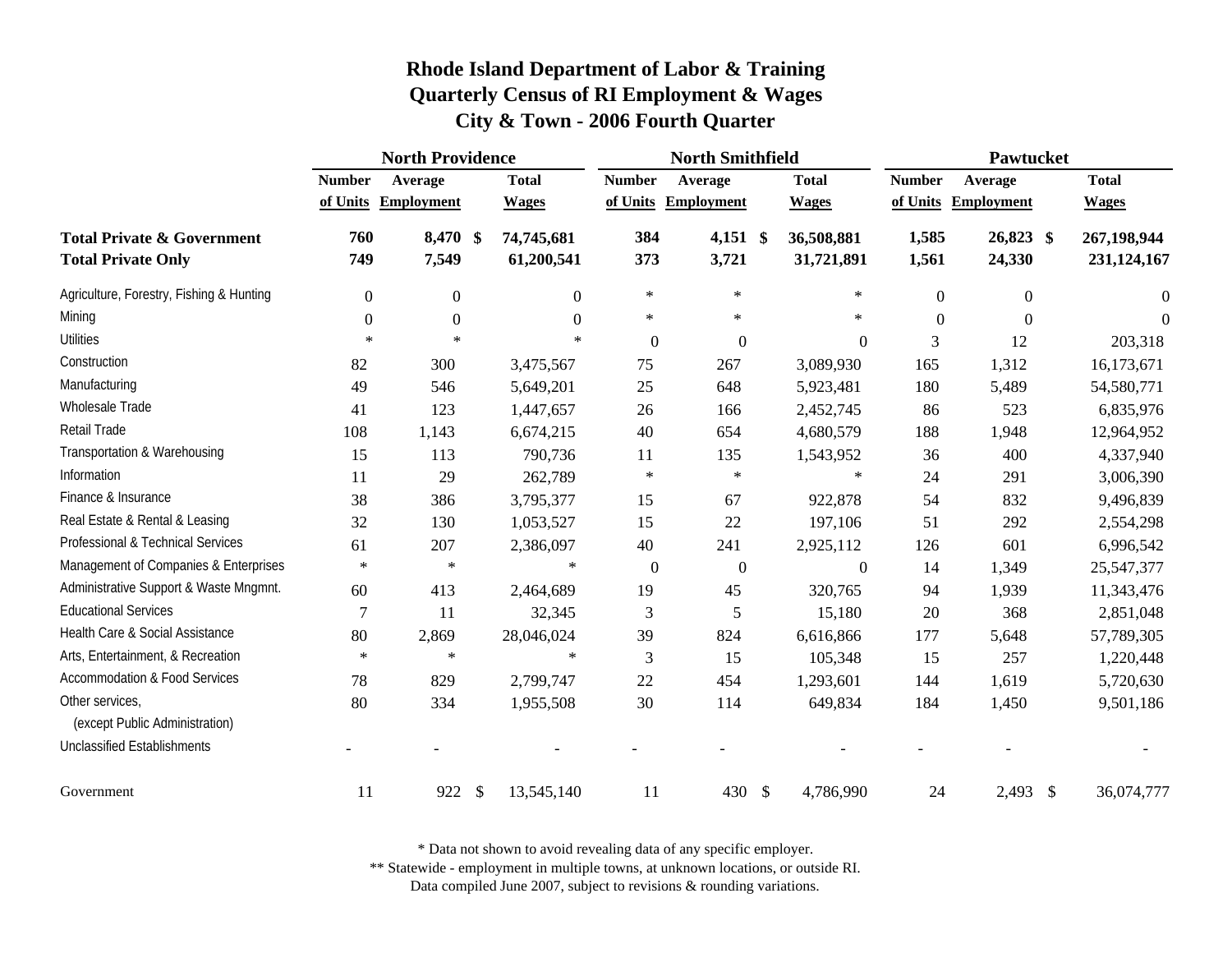|                                                                    |                  | Portsmouth          |                            |                | Providence           |                                | <b>Richmond</b> |                   |                                |  |
|--------------------------------------------------------------------|------------------|---------------------|----------------------------|----------------|----------------------|--------------------------------|-----------------|-------------------|--------------------------------|--|
|                                                                    | <b>Number</b>    | Average             | <b>Total</b>               | <b>Number</b>  | Average              | <b>Total</b>                   | <b>Number</b>   | Average           | <b>Total</b>                   |  |
|                                                                    | of Units         | <b>Employment</b>   | <b>Wages</b>               | of Units       | <b>Employment</b>    | <b>Wages</b>                   | of Units        | <b>Employment</b> | <b>Wages</b>                   |  |
| <b>Total Private &amp; Government</b><br><b>Total Private Only</b> | 537<br>523       | $6,304$ \$<br>5,614 | 73,881,626<br>66,978,279   | 5,733<br>5,633 | 115,567 \$<br>99,685 | 1,369,692,519<br>1,132,486,110 | 155<br>147      | 1,920<br>1,225    | 18,499,832<br>\$<br>10,277,442 |  |
| Agriculture, Forestry, Fishing & Hunting                           | 16               | 57                  | 300,593                    |                |                      |                                | $\ast$          | $\ast$            | $\ast$                         |  |
| Mining                                                             | $\boldsymbol{0}$ | $\boldsymbol{0}$    | $\overline{0}$             | $\ast$         | $\ast$               | $\ast$                         | $\ast$          | $\ast$            | $\ast$                         |  |
| <b>Utilities</b>                                                   |                  |                     |                            | $\ast$         | $\ast$               | $\ast$                         | $\overline{0}$  | $\boldsymbol{0}$  | $\boldsymbol{0}$               |  |
| Construction                                                       | 94               | 405                 | 4,480,535                  | 315            | 3,292                | 52,998,125                     | 25              | 84                | 805,276                        |  |
| Manufacturing                                                      | 30               | 2,388               | 38,680,926                 | 355            | 6,659                | 60,149,594                     | 5               | 111               | 2,869,462                      |  |
| Wholesale Trade                                                    | 38               | 108                 | 2,233,342                  | 270            | 2,474                | 36,023,008                     | $\,8\,$         | 51                | 650,151                        |  |
| Retail Trade                                                       | 57               | 529                 | 3,809,389                  | 638            | 7,752                | 43,932,192                     | 24              | 348               | 2,123,780                      |  |
| Transportation & Warehousing                                       | $\,8\,$          | 71                  | 350,727                    | 78             | 805                  | 7,277,672                      | $\ast$          | $\ast$            | $\ast$                         |  |
| Information                                                        | 11               | 84                  | 1,258,093                  | 157            | 4,167                | 63,628,693                     | $\ast$          | $\ast$            |                                |  |
| Finance & Insurance                                                | 25               | 87                  | 1,156,710                  | 359            | 5,545                | 110,821,585                    | 5               | 46                | 404,304                        |  |
| Real Estate & Rental & Leasing                                     | 14               | 118                 | 692,333                    | 212            | 1,615                | 19,474,702                     | $\ast$          | $\star$           | $\ast$                         |  |
| Professional & Technical Services                                  | 56               | 151                 | 2,689,774                  | 926            | 6,409                | 113,958,741                    | 6               | 28                | 280,731                        |  |
| Management of Companies & Enterprises                              | 5                | $\overline{7}$      | 34,521                     | 54             | 2,006                | 51,858,749                     | $\overline{0}$  | $\boldsymbol{0}$  | $\boldsymbol{0}$               |  |
| Administrative Support & Waste Mngmnt.                             | 23               | 118                 | 1,700,967                  | 320            | 8,418                | 52,646,227                     | 10              | 55                | 464,119                        |  |
| <b>Educational Services</b>                                        | 11               | 252                 | 2,281,416                  | 99             | 11,259               | 123,397,899                    | $\ast$          | $\ast$            |                                |  |
| Health Care & Social Assistance                                    | 29               | 436                 | 3,082,144                  | 580            | 24,370               | 306,656,414                    | 9               | 81                | 607,663                        |  |
| Arts, Entertainment, & Recreation                                  | 13               | 115                 | 684,966                    | 59             | 1,190                | 6,276,321                      | 9               | 46                | 206,220                        |  |
| <b>Accommodation &amp; Food Services</b>                           | 40               | 458                 | 1,905,654                  | 519            | 8,701                | 39,635,438                     | 15              | 236               | 676,719                        |  |
| Other services,<br>(except Public Administration)                  | 53               | 230                 | 1,636,189                  | 680            | 4,502                | 34,376,880                     | 17              | 49                | 286,902                        |  |
| <b>Unclassified Establishments</b>                                 |                  |                     |                            | $\overline{2}$ | 5                    | 41,950                         |                 |                   |                                |  |
| Government                                                         | 14               | 690                 | $\mathcal{S}$<br>6,903,347 | 100            | 15,883               | 237,206,409<br>$\mathcal{S}$   | 8               | 694               | $\frac{1}{2}$<br>8,222,390     |  |

\* Data not shown to avoid revealing data of any specific employer.

\*\* Statewide - employment in multiple towns, at unknown locations, or outside RI.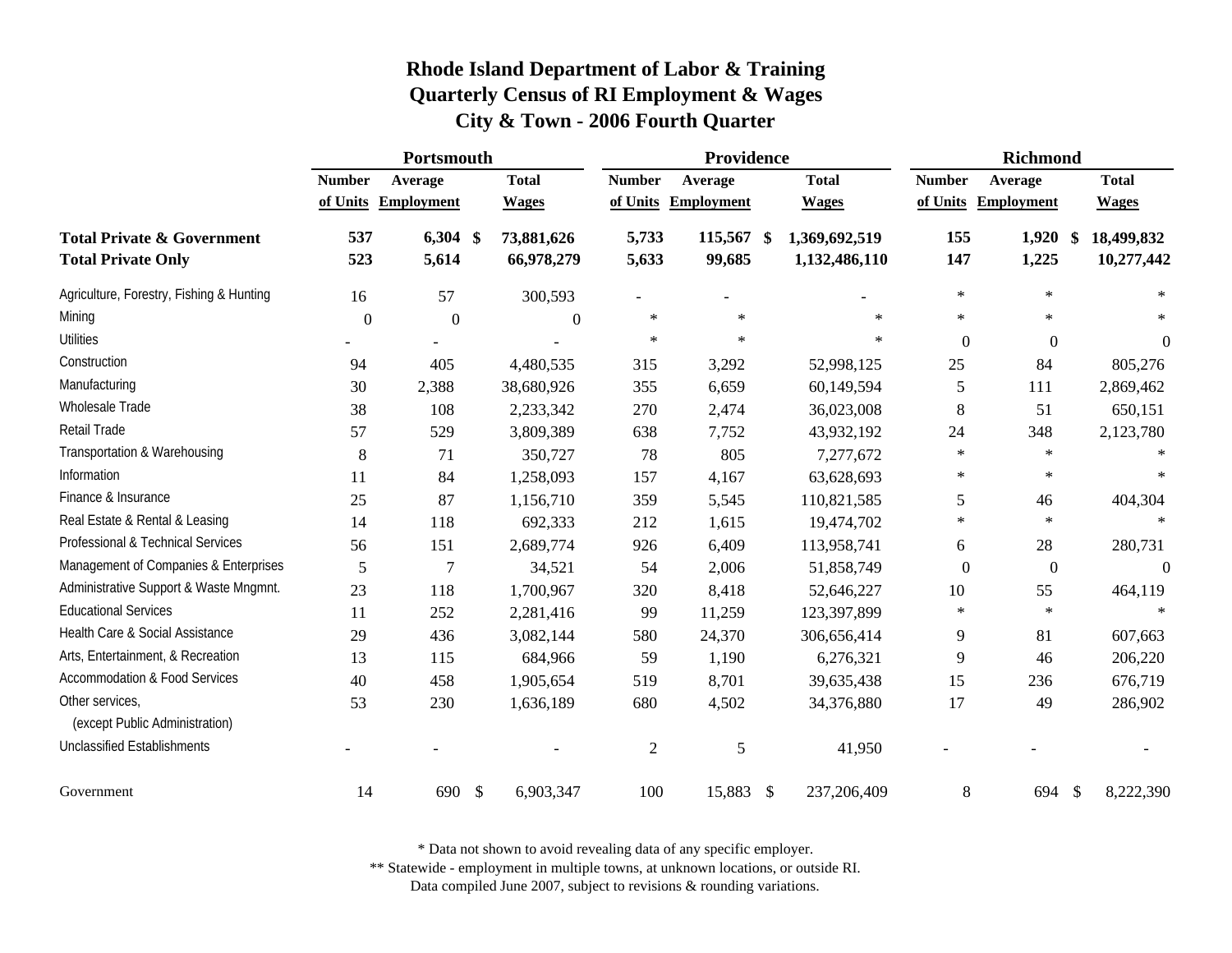|                                                                    |                  | <b>Scituate</b>     |                           |                  | <b>Smithfield</b>   |                            | <b>South Kingstown</b> |                    |                           |  |
|--------------------------------------------------------------------|------------------|---------------------|---------------------------|------------------|---------------------|----------------------------|------------------------|--------------------|---------------------------|--|
|                                                                    | <b>Number</b>    | Average             | <b>Total</b>              | <b>Number</b>    | Average             | <b>Total</b>               | <b>Number</b>          | Average            | <b>Total</b>              |  |
|                                                                    |                  | of Units Employment | <b>Wages</b>              | of Units         | <b>Employment</b>   | <b>Wages</b>               | of Units               | <b>Employment</b>  | <b>Wages</b>              |  |
| <b>Total Private &amp; Government</b><br><b>Total Private Only</b> | 284<br>273       | $1,645$ \$<br>1,036 | 15,247,504<br>7,595,194   | 825<br>809       | 13,418 \$<br>12,760 | 181,140,032<br>173,341,946 | 1,041<br>1,020         | 13,837 \$<br>9,981 | 135,456,753<br>92,776,228 |  |
| Agriculture, Forestry, Fishing & Hunting                           | 13               | 55                  | 267,011                   | $\overline{4}$   | 11                  | 42,640                     | 21                     | 124                | 1,185,229                 |  |
| Mining                                                             | $\boldsymbol{0}$ | $\boldsymbol{0}$    | $\Omega$                  | $\ast$           | $\ast$              | $\ast$                     | $\ast$                 | $\ast$             |                           |  |
| <b>Utilities</b>                                                   | $\overline{0}$   | $\Omega$            | $\Omega$                  | $\mathbf{0}$     | $\overline{0}$      | $\Omega$                   | $\ast$                 | $\ast$             |                           |  |
| Construction                                                       | 73               | 185                 | 2,086,940                 | 149              | 1,147               | 17,033,976                 | 134                    | 443                | 5,403,037                 |  |
| Manufacturing                                                      | 11               | 27                  | 188,831                   | 81               | 1,302               | 14,594,896                 | 27                     | 901                | 11,609,718                |  |
| Wholesale Trade                                                    | 18               | 27                  | 483,025                   | 67               | 838                 | 12,542,386                 | 70                     | 752                | 13,969,419                |  |
| <b>Retail Trade</b>                                                | 21               | 213                 | 1,213,342                 | 104              | 2,334               | 13,251,553                 | 119                    | 1,496              | 10,645,245                |  |
| Transportation & Warehousing                                       | 17               | 50                  | 357,643                   | 17               | 88                  | 1,070,914                  | $\ast$                 | $\ast$             |                           |  |
| Information                                                        | 3                | 28                  | 127,701                   | 15               | 211                 | 3,283,529                  | 17                     | 159                | 2,179,182                 |  |
| Finance & Insurance                                                | 5                | 15                  | 186,818                   | 43               | 2,377               | 76,346,535                 | 43                     | 295                | 3,601,952                 |  |
| Real Estate & Rental & Leasing                                     | $\overline{7}$   | 17                  | 132,954                   | 18               | 71                  | 994,569                    | 33                     | 102                | 987,477                   |  |
| Professional & Technical Services                                  | 27               | 67                  | 973,924                   | 64               | 196                 | 2,650,907                  | 108                    | 381                | 6,668,274                 |  |
| Management of Companies & Enterprises                              | $\ast$           | $\ast$              | $\ast$                    | $\boldsymbol{7}$ | 113                 | 2,171,324                  | 8                      | 12                 | 472,450                   |  |
| Administrative Support & Waste Mngmnt.                             | 22               | 51                  | 222,513                   | 48               | 353                 | 3,830,061                  | 66                     | 253                | 2,103,037                 |  |
| <b>Educational Services</b>                                        | $\ast$           | $\star$             | $\star$                   | $\,8\,$          | 792                 | 9,039,505                  | 22                     | 260                | 1,964,197                 |  |
| Health Care & Social Assistance                                    | 15               | 82                  | 494,018                   | 47               | 1,294               | 9,115,101                  | 103                    | 2,393              | 21,799,757                |  |
| Arts, Entertainment, & Recreation                                  | $\overline{4}$   | 29                  | 56,522                    | 10               | 43                  | 262,116                    | 34                     | 207                | 1,133,453                 |  |
| <b>Accommodation &amp; Food Services</b>                           | 11               | 104                 | 335,699                   | 61               | 1,212               | 4,644,306                  | 98                     | 1,238              | 3,781,428                 |  |
| Other services,<br>(except Public Administration)                  | 24               | 85                  | 455,653                   | 65               | 367                 | 2,370,064                  | 102                    | 750                | 4,131,080                 |  |
| <b>Unclassified Establishments</b>                                 |                  |                     |                           | $\ast$           | $\ast$              | $\ast$                     | $\overline{2}$         | $\overline{1}$     | 408                       |  |
| Government                                                         | 11               | 609                 | $\mathbb{S}$<br>7,652,310 | 16               | 658 \$              | 7,798,086                  | 21                     | 3,853              | 42,680,525<br>- \$        |  |

\* Data not shown to avoid revealing data of any specific employer.

\*\* Statewide - employment in multiple towns, at unknown locations, or outside RI.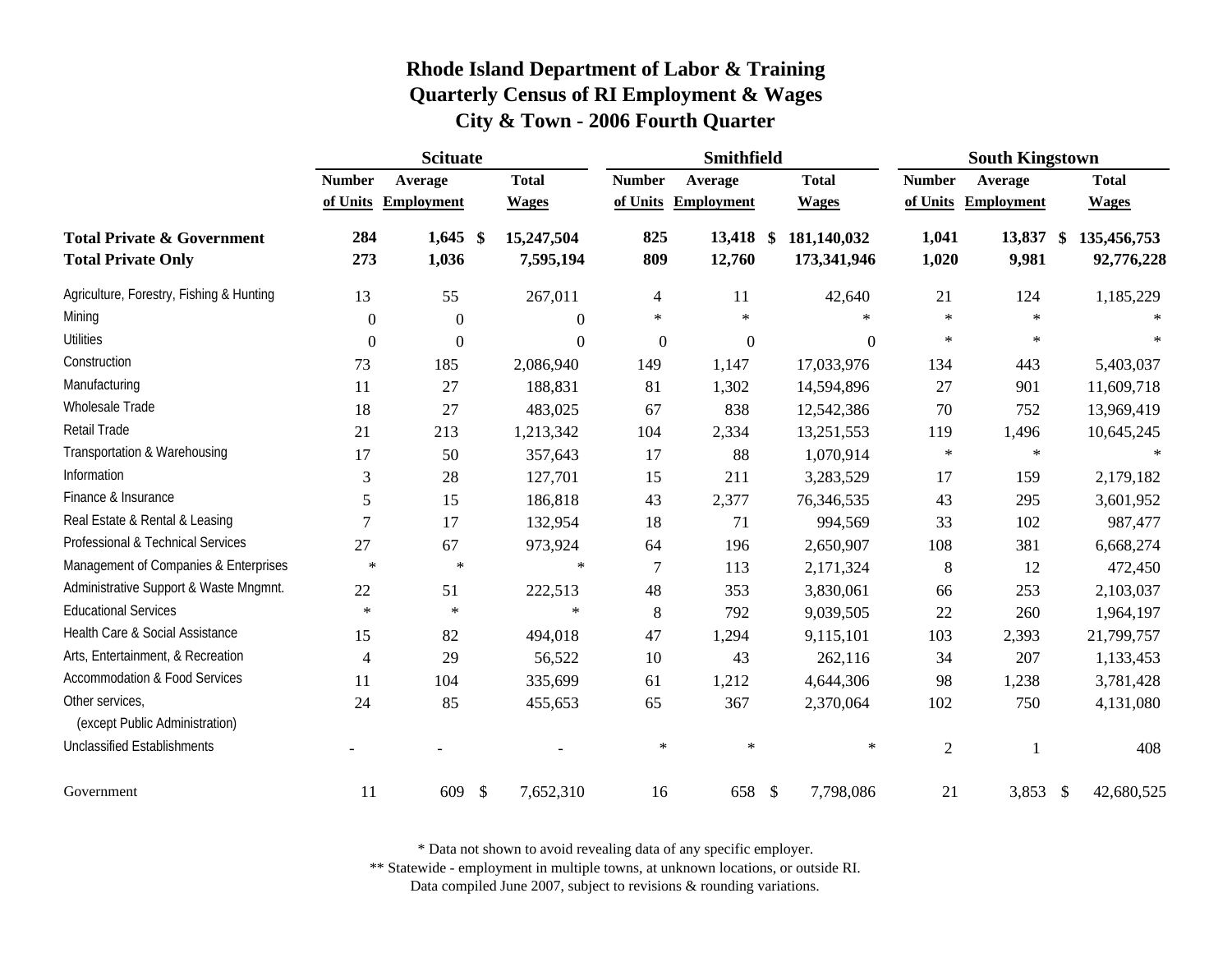|                                                                    |                | <b>Tiverton</b>          |                            |                  | <b>Warren</b>     |                                | <b>Warwick</b> |                     |                            |  |
|--------------------------------------------------------------------|----------------|--------------------------|----------------------------|------------------|-------------------|--------------------------------|----------------|---------------------|----------------------------|--|
|                                                                    | <b>Number</b>  | Average                  | <b>Total</b>               | <b>Number</b>    | Average           | <b>Total</b>                   | <b>Number</b>  | Average             | <b>Total</b>               |  |
|                                                                    | of Units       | <b>Employment</b>        | <b>Wages</b>               | of Units         | <b>Employment</b> | <b>Wages</b>                   | of Units       | <b>Employment</b>   | <b>Wages</b>               |  |
| <b>Total Private &amp; Government</b><br><b>Total Private Only</b> | 427<br>412     | $2,714$ \$<br>2,232      | 23,018,432<br>18,801,525   | 408<br>399       | 4,083<br>3,908    | 33,441,422<br>\$<br>31,154,981 | 3,381<br>3,350 | 54,312 \$<br>49,882 | 511,498,158<br>453,032,261 |  |
| Agriculture, Forestry, Fishing & Hunting                           | 11             | 51                       | 195,232                    | $\ast$           | $\ast$            | $\ast$                         | 3              | 11                  | 38,886                     |  |
| Mining                                                             | $\mathfrak{Z}$ | 34                       | 449,732                    | $\boldsymbol{0}$ | $\boldsymbol{0}$  | $\theta$                       | $\ast$         | $\star$             |                            |  |
| Utilities                                                          | $\ast$         | $\ast$                   | $\ast$                     | $\overline{0}$   | $\boldsymbol{0}$  | $\theta$                       | $\ast$         | $\ast$              | $\ast$                     |  |
| Construction                                                       | 69             | 317                      | 2,884,872                  | 58               | 188               | 1,742,407                      | 363            | 2,654               | 37,376,095                 |  |
| Manufacturing                                                      | 14             | 64                       | 540,989                    | 53               | 1,003             | 10,096,106                     | 192            | 3,808               | 47,035,382                 |  |
| Wholesale Trade                                                    | 31             | 107                      | 1,145,411                  | 22               | 146               | 1,999,894                      | 275            | 1,917               | 25,271,990                 |  |
| Retail Trade                                                       | 60             | 588                      | 5,188,180                  | 49               | 280               | 1,568,326                      | 465            | 9,415               | 53,289,632                 |  |
| Transportation & Warehousing                                       | 10             | 59                       | 868,409                    | 9                | 383               | 2,360,870                      | 106            | 2,439               | 21,262,779                 |  |
| Information                                                        | $\overline{4}$ | $\overline{\mathcal{A}}$ | 67,815                     | 7                | 40                | 377,859                        | 39             | 565                 | 5,672,305                  |  |
| Finance & Insurance                                                | 14             | 50                       | 634,100                    | 16               | 161               | 1,457,927                      | 223            | 3,799               | 49,318,841                 |  |
| Real Estate & Rental & Leasing                                     | 9              | 13                       | 153,952                    | 9                | 18                | 126,965                        | 135            | 1,503               | 11,555,927                 |  |
| Professional & Technical Services                                  | 47             | 146                      | 2,461,309                  | 23               | 72                | 675,291                        | 385            | 2,017               | 27,369,385                 |  |
| Management of Companies & Enterprises                              | $\ast$         | $\ast$                   | $\ast$                     | $\ast$           | $\ast$            | $\ast$                         | 17             | 2,125               | 31,811,494                 |  |
| Administrative Support & Waste Mngmnt.                             | 27             | 54                       | 393,897                    | 21               | 135               | 1,688,774                      | 191            | 2,688               | 22,268,280                 |  |
| <b>Educational Services</b>                                        | $\ast$         | $\ast$                   | $\ast$                     | 5                | 66                | 546,719                        | 36             | 905                 | 7,063,214                  |  |
| Health Care & Social Assistance                                    | 26             | 299                      | 1,832,537                  | 31               | 639               | 5,775,314                      | 331            | 8,539               | 80,547,868                 |  |
| Arts, Entertainment, & Recreation                                  | $\overline{7}$ | 31                       | 248,814                    | 5                | 41                | 132,873                        | 39             | 549                 | 2,578,681                  |  |
| <b>Accommodation &amp; Food Services</b>                           | 28             | 275                      | 802,640                    | 47               | 596               | 1,799,870                      | 240            | 5,210               | 19,899,376                 |  |
| Other services,<br>(except Public Administration)                  | 47             | 118                      | 522,246                    | 39               | 135               | 743,658                        | 306            | 1,727               | 10,522,184                 |  |
| <b>Unclassified Establishments</b>                                 | 1              |                          | 22,188                     |                  |                   |                                |                |                     |                            |  |
| Government                                                         | 15             | 481                      | $\mathcal{S}$<br>4,216,907 | 9                | 174               | $\mathcal{S}$<br>2,286,441     | 31             | 4,432 \$            | 58,465,897                 |  |

\* Data not shown to avoid revealing data of any specific employer.

\*\* Statewide - employment in multiple towns, at unknown locations, or outside RI.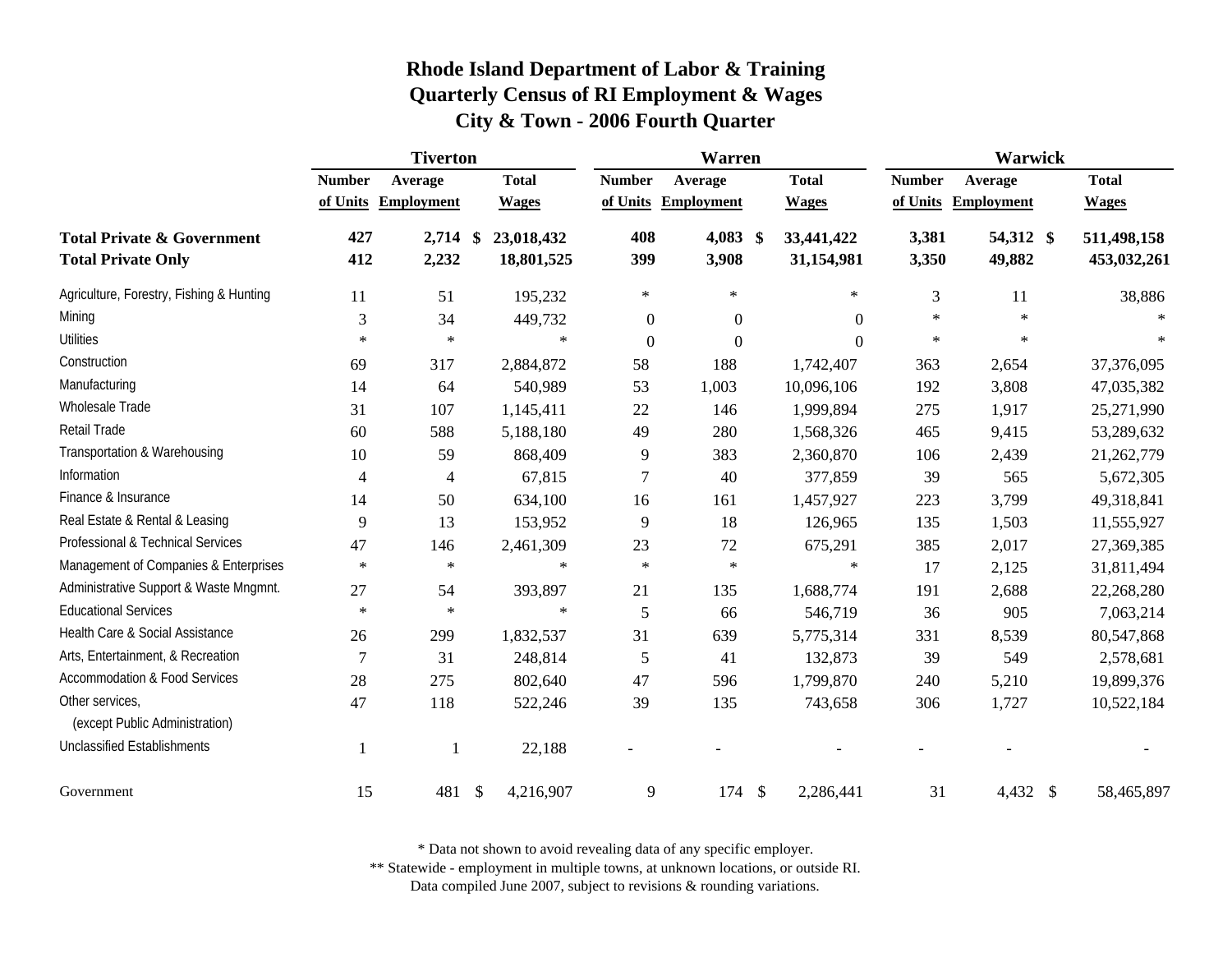|                                                                    | Westerly       |                                |                             |               | <b>West Greenwich</b> |                              | <b>West Warwick</b>       |                     |                              |  |
|--------------------------------------------------------------------|----------------|--------------------------------|-----------------------------|---------------|-----------------------|------------------------------|---------------------------|---------------------|------------------------------|--|
|                                                                    | <b>Number</b>  | Average<br>of Units Employment | <b>Total</b>                | <b>Number</b> | Average               | <b>Total</b><br><b>Wages</b> | <b>Number</b><br>of Units | Average             | <b>Total</b><br><b>Wages</b> |  |
|                                                                    |                |                                | <b>Wages</b>                |               | of Units Employment   |                              |                           | <b>Employment</b>   |                              |  |
| <b>Total Private &amp; Government</b><br><b>Total Private Only</b> | 880<br>861     | $10,272$ \$<br>9,185           | 89,469,149<br>77,711,290    | 220<br>212    | 4,816 \$<br>4,373     | 74,918,434<br>69,658,774     | 627<br>612                | $9,611$ \$<br>8,431 | 94,139,487<br>79,752,785     |  |
| Agriculture, Forestry, Fishing & Hunting                           | 3              | $\overline{7}$                 | 39,865                      | $\ast$        | $\ast$                | $\ast$                       | $\boldsymbol{0}$          | $\boldsymbol{0}$    | $\theta$                     |  |
| Mining                                                             | $\ast$         | $\star$                        | $\ast$                      |               |                       |                              | $\ast$                    | $\ast$              |                              |  |
| Utilities                                                          | $\ast$         | $\ast$                         | $\ast$                      | $\mathbf{0}$  | $\overline{0}$        | $\Omega$                     | $\Omega$                  | $\Omega$            | $\Omega$                     |  |
| Construction                                                       | 104            | 350                            | 3,936,821                   | 56            | 180                   | 1,929,487                    | 99                        | 419                 | 4,272,342                    |  |
| Manufacturing                                                      | 30             | 972                            | 10,583,233                  | $\ast$        | $\ast$                | $\ast$                       | 40                        | 1,782               | 21,005,966                   |  |
| Wholesale Trade                                                    | 33             | 66                             | 910,765                     | 17            | 251                   | 4,331,573                    | 29                        | 376                 | 4,941,071                    |  |
| <b>Retail Trade</b>                                                | 140            | 2,351                          | 14,424,925                  | 11            | 57                    | 274,234                      | 89                        | 1,149               | 8,411,314                    |  |
| Transportation & Warehousing                                       | 15             | 50                             | 335,192                     | $\ast$        | $\ast$                | $\ast$                       | 11                        | 276                 | 4,685,402                    |  |
| Information                                                        | 17             | 341                            | 4,248,441                   | 5             | 11                    | 169,708                      | $\ast$                    | $\ast$              |                              |  |
| Finance & Insurance                                                | 29             | 324                            | 3,925,708                   | 6             | 43                    | 704,554                      | 32                        | 1,067               | 10,745,079                   |  |
| Real Estate & Rental & Leasing                                     | 31             | 87                             | 790,917                     | 3             | 3                     | 32,662                       | 26                        | 74                  | 536,931                      |  |
| Professional & Technical Services                                  | 72             | 219                            | 2,986,065                   | $\ast$        | $\ast$                | $\ast$                       | 43                        | 79                  | 1,077,114                    |  |
| Management of Companies & Enterprises                              | $\ast$         | $\star$                        | $\ast$                      | $\ast$        | $\ast$                | $\ast$                       | $\ast$                    | $\star$             | $\ast$                       |  |
| Administrative Support & Waste Mngmnt.                             | 46             | 120                            | 929,871                     | $22\,$        | 204                   | 1,536,378                    | 27                        | 163                 | 1,162,270                    |  |
| <b>Educational Services</b>                                        | $\overline{7}$ | 39                             | 368,304                     | $\ast$        | $\ast$                | $\ast$                       | $\overline{7}$            | 43                  | 182,815                      |  |
| Health Care & Social Assistance                                    | 111            | 2,046                          | 21,232,911                  | $8\,$         | 104                   | 582,816                      | 42                        | 774                 | 6,418,105                    |  |
| Arts, Entertainment, & Recreation                                  | 35             | 319                            | 2,029,692                   | $\ast$        | $\ast$                | $\ast$                       | 11                        | 54                  | 306,603                      |  |
| <b>Accommodation &amp; Food Services</b>                           | 94             | 1,111                          | 4,502,569                   | 15            | 255                   | 970,502                      | 64                        | 828                 | 3,150,927                    |  |
| Other services,<br>(except Public Administration)                  | 86             | 413                            | 1,890,519                   | 14            | 25                    | 99,640                       | 87                        | 362                 | 1,908,956                    |  |
| <b>Unclassified Establishments</b>                                 |                |                                |                             |               |                       |                              |                           |                     |                              |  |
| Government                                                         | 19             | 1,088                          | $\mathcal{S}$<br>11,757,859 | 8             | 443                   | $\mathcal{S}$<br>5,259,660   | 15                        | 1,180<br>\$         | 14,386,702                   |  |

\* Data not shown to avoid revealing data of any specific employer.

\*\* Statewide - employment in multiple towns, at unknown locations, or outside RI.